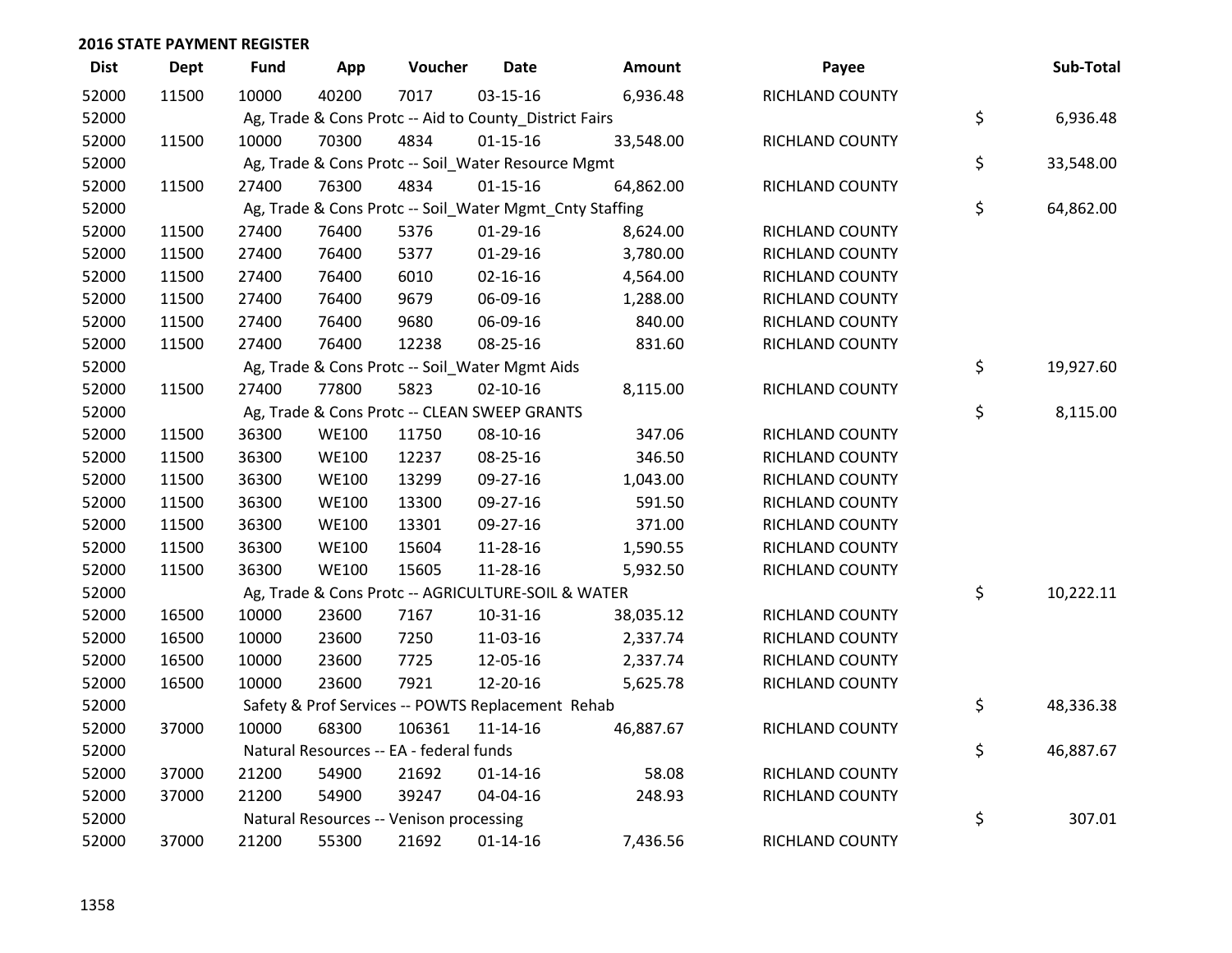| <b>Dist</b> | Dept  | <b>Fund</b> | App   | Voucher                                | Date                                                | Amount     | Payee                     | Sub-Total        |
|-------------|-------|-------------|-------|----------------------------------------|-----------------------------------------------------|------------|---------------------------|------------------|
| 52000       |       |             |       |                                        | Natural Resources -- Wildlife damage claims & abat  |            |                           | \$<br>7,436.56   |
| 52000       | 37000 | 21200       | 56600 | 50236                                  | 05-06-16                                            | 23.93      | RICHLAND COUNTY           |                  |
| 52000       | 37000 | 21200       | 56600 | 91198                                  | 09-15-16                                            | 27,292.57  | RICHLAND COUNTY           |                  |
| 52000       |       |             |       |                                        | Natural Resources -- ResAids - forest croplnd & mfl |            |                           | \$<br>27,316.50  |
| 52000       | 37000 | 21200       | 57400 | 93466                                  | 09-20-16                                            | 16,850.00  | RICHLAND COUNTY           |                  |
| 52000       |       |             |       |                                        | Natural Resources -- RA- cnty snow trail & area aid |            |                           | \$<br>16,850.00  |
| 52000       | 37000 | 21200       | 57500 | 112952                                 | 12-09-16                                            | 16,850.00  | RICHLAND COUNTY           |                  |
| 52000       |       |             |       |                                        | Natural Resources -- RA- snowmobile trail areas     |            |                           | \$<br>16,850.00  |
| 52000       | 37000 | 21200       | 58900 | 102578                                 | 11-18-16                                            | 4,820.83   | RICHLAND COUNTY           |                  |
| 52000       |       |             |       |                                        | Natural Resources -- Resource aids - distribution o |            |                           | \$<br>4,820.83   |
| 52000       | 37000 | 21200       | 67800 | 19281                                  | $01-07-16$                                          | 1,500.00   | RICHLAND COUNTY           |                  |
| 52000       |       |             |       |                                        | Natural Resources -- EA - invasive aqu & lake mon   |            |                           | \$<br>1,500.00   |
| 52000       | 37000 | 27400       | 67000 | 55418                                  | $05 - 27 - 16$                                      | 89,411.98  | RICHLAND COUNTY           |                  |
| 52000       |       |             |       |                                        | Natural Resources -- Fin asst for responsible units |            |                           | \$<br>89,411.98  |
| 52000       | 37000 | 27400       | 67300 | 55418                                  | $05 - 27 - 16$                                      | 4,506.75   | RICHLAND COUNTY           |                  |
| 52000       |       |             |       |                                        | Natural Resources -- Recycling consolidation grants |            |                           | \$<br>4,506.75   |
| 52000       | 37000 | 36300       | TF100 | 20701                                  | $01 - 11 - 16$                                      | 33,600.00  | RICHLAND COUNTY           |                  |
| 52000       |       |             |       |                                        | Natural Resources -- DNR-NONPOINT SOURCE            |            |                           | \$<br>33,600.00  |
| 52000       | 39500 | 21100       | 16700 | 38548                                  | $10 - 18 - 16$                                      | 7,249.23   | RICHLAND COUNTY           |                  |
| 52000       | 39500 | 21100       | 16700 | 44522                                  | 10-28-16                                            | 6,808.59   | RICHLAND COUNTY           |                  |
| 52000       | 39500 | 21100       | 16700 | 49411                                  | $11 - 14 - 16$                                      | 4,179.06   | RICHLAND COUNTY           |                  |
| 52000       | 39500 | 21100       | 16700 | 51062                                  | $11 - 15 - 16$                                      | 4,179.06   | RICHLAND COUNTY           |                  |
| 52000       |       |             |       | Transportation -- Eldly&Dsbl Cap Aidsf |                                                     |            |                           | \$<br>22,415.94  |
| 52000       | 39500 | 21100       | 18500 | 58287                                  | 12-05-16                                            | 6,628.67   | RICHLAND COUNTY           |                  |
| 52000       | 39500 | 21100       | 18500 | 60589                                  | 12-12-16                                            | 938.76     | RICHLAND COUNTY           |                  |
| 52000       | 39500 | 21100       | 18500 | 63888                                  | 12-22-16                                            | 1,278.84   | RICHLAND COUNTY           |                  |
| 52000       | 39500 | 21100       | 18500 | 68876                                  | 12-28-16                                            | 996.00     | RICHLAND COUNTY           |                  |
| 52000       |       |             |       | Transportation -- Hwy Sfty Loc Aid Ffd |                                                     |            |                           | \$<br>9,842.27   |
| 52000       | 39500 | 21100       | 19000 | 161                                    | 07-05-16                                            | 277,164.78 | RICHLAND COUNTY           |                  |
| 52000       | 39500 | 21100       | 19000 | 29115                                  | 10-03-16                                            | 138,582.40 | RICHLAND COUNTY           |                  |
| 52000       |       |             |       | Transportation -- Trans Aids To Co.-Sf |                                                     |            |                           | \$<br>415,747.18 |
| 52000       | 39500 | 21100       | 16700 | 72806                                  | 02-04-16                                            | 8,463.55   | RICHLAND CO               |                  |
| 52000       |       |             |       | Transportation -- Eldly&Dsbl Cap Aidsf |                                                     |            |                           | \$<br>8,463.55   |
| 52000       | 39500 | 21100       | 16800 | 88052                                  | 05-06-16                                            | 68,844.00  | <b>COUNTY OF RICHLAND</b> |                  |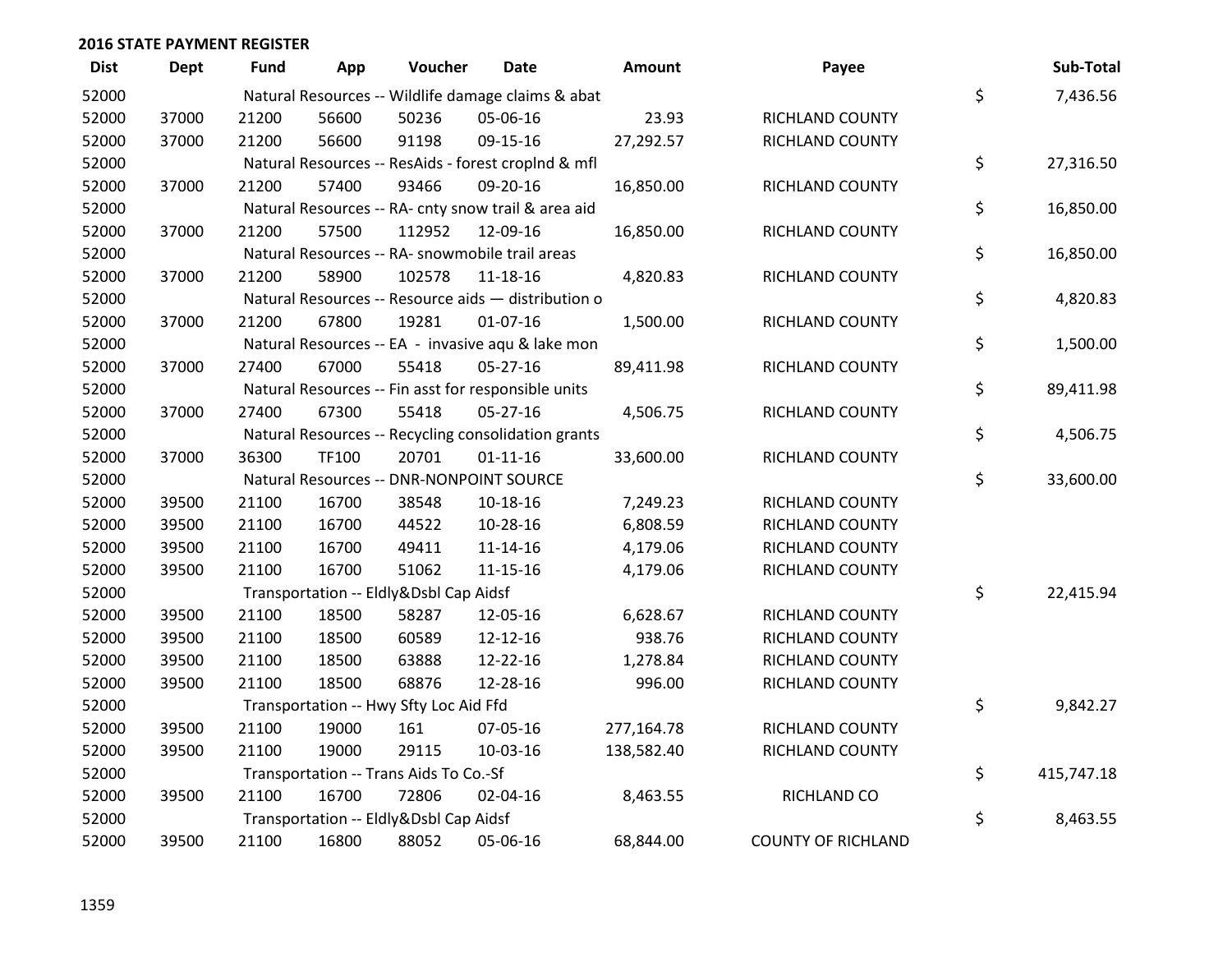| <b>Dist</b> | Dept  | <b>Fund</b> | App   | Voucher                                           | <b>Date</b>    | Amount     | Payee                     | Sub-Total          |
|-------------|-------|-------------|-------|---------------------------------------------------|----------------|------------|---------------------------|--------------------|
| 52000       |       |             |       | Transportation -- Eldly&Disa Co/Aid Sf            |                |            |                           | \$<br>68,844.00    |
| 52000       | 39500 | 21100       | 18500 | 84693                                             | 06-16-16       | 1,637.00   | TREAS RICHLAND CO         |                    |
| 52000       | 39500 | 21100       | 18500 | 86265                                             | 07-01-16       | 3,568.00   | RICHLAND CO               |                    |
| 52000       | 39500 | 21100       | 18500 | 87596                                             | $07-14-16$     | 1,367.00   | TREAS RICHLAND CO         |                    |
| 52000       | 39500 | 21100       | 18500 | 87749                                             | $07-15-16$     | 1,815.40   | RICHLAND CO               |                    |
| 52000       |       |             |       | Transportation -- Hwy Sfty Loc Aid Ffd            |                |            |                           | \$<br>8,387.40     |
| 52000       | 39500 | 21100       | 19000 | 74052                                             | $01 - 04 - 16$ | 138,582.39 | <b>COUNTY OF RICHLAND</b> |                    |
| 52000       |       |             |       | Transportation -- Trans Aids To Co.-Sf            |                |            |                           | \$<br>138,582.39   |
| 52000       | 39500 | 21100       | 27800 | 86485                                             | 06-30-16       | 108,701.45 | TREAS RICHLAND CO         |                    |
| 52000       |       |             |       | Transportation -- Loc Rd Imp Prg St Fd            |                |            |                           | \$<br>108,701.45   |
| 52000       | 41000 | 10000       | 11600 | 92403                                             | 11-29-16       | 6,960.00   | RICHLAND COUNTY           |                    |
| 52000       |       |             |       | Corrections -- Reimbursing counties for proba     |                |            |                           | \$<br>6,960.00     |
| 52000       | 41000 | 10000       | 31300 | 21625                                             | $01-20-16$     | 5,980.00   | <b>RICHLAND COUNTY</b>    |                    |
| 52000       | 41000 | 10000       | 31300 | 21626                                             | $01 - 20 - 16$ | 3,031.00   | RICHLAND COUNTY           |                    |
| 52000       | 41000 | 10000       | 31300 | 28423                                             | $02 - 12 - 16$ | 26,205.00  | RICHLAND COUNTY           |                    |
| 52000       |       |             |       | Corrections -- Community youth and family aid     |                |            |                           | \$<br>35,216.00    |
| 52000       | 43500 | 10000       | 10700 | 88185                                             | $11 - 17 - 16$ | 160.87     | RICHLAND COUNTY           |                    |
| 52000       |       |             |       | Health Services -- Public health dispensaries and |                |            |                           | \$<br>160.87       |
| 52000       | 43500 | 10000       | 11900 | 72415                                             | 09-02-16       | 6,002.93   | RICHLAND COUNTY           |                    |
| 52000       |       |             |       | Health Services -- Emergency medical services, ai |                |            |                           | \$<br>6,002.93     |
| 52000       | 43500 | 10000       | 00000 | 90613                                             | $01 - 02 - 16$ | 44,654.00  | RICHLAND CO               |                    |
| 52000       | 43500 | 10000       | 00000 | 90614                                             | $01 - 04 - 16$ | 36,914.00  | RICHLAND CO               |                    |
| 52000       | 43500 | 10000       | 00000 | 90616                                             | $02 - 01 - 16$ | 49,258.00  | RICHLAND CO               |                    |
| 52000       | 43500 | 10000       | 00000 | 90618                                             | 03-01-16       | 323,429.00 | RICHLAND CO               |                    |
| 52000       | 43500 | 10000       | 00000 | 90622                                             | 04-01-16       | 184,740.00 | RICHLAND CO               |                    |
| 52000       | 43500 | 10000       | 00000 | 90624                                             | 05-02-16       | 252,936.00 | RICHLAND CO               |                    |
| 52000       | 43500 | 10000       | 00000 | 90627                                             | 06-01-16       | 194,336.00 | RICHLAND CO               |                    |
| 52000       | 43500 | 10000       | 00000 | 90700                                             | $07 - 01 - 16$ | 295,695.00 | RICHLAND CO               |                    |
| 52000       | 43500 | 10000       | 00000 | 90701                                             | 08-01-16       | 458,140.00 | RICHLAND CO               |                    |
| 52000       | 43500 | 10000       | 00000 | 90702                                             | 09-01-16       | 228,844.00 | RICHLAND CO               |                    |
| 52000       | 43500 | 10000       | 00000 | 90704                                             | $10 - 01 - 16$ | 3,448.00   | RICHLAND CO               |                    |
| 52000       | 43500 | 10000       | 00000 | 90705                                             | 11-01-16       | 413,409.00 | RICHLAND CO               |                    |
| 52000       | 43500 | 10000       | 00000 | 90706                                             | 12-01-16       | 129,945.00 | RICHLAND CO               |                    |
| 52000       |       |             |       | Health Services -- State/Fed Aids                 |                |            |                           | \$<br>2,615,748.00 |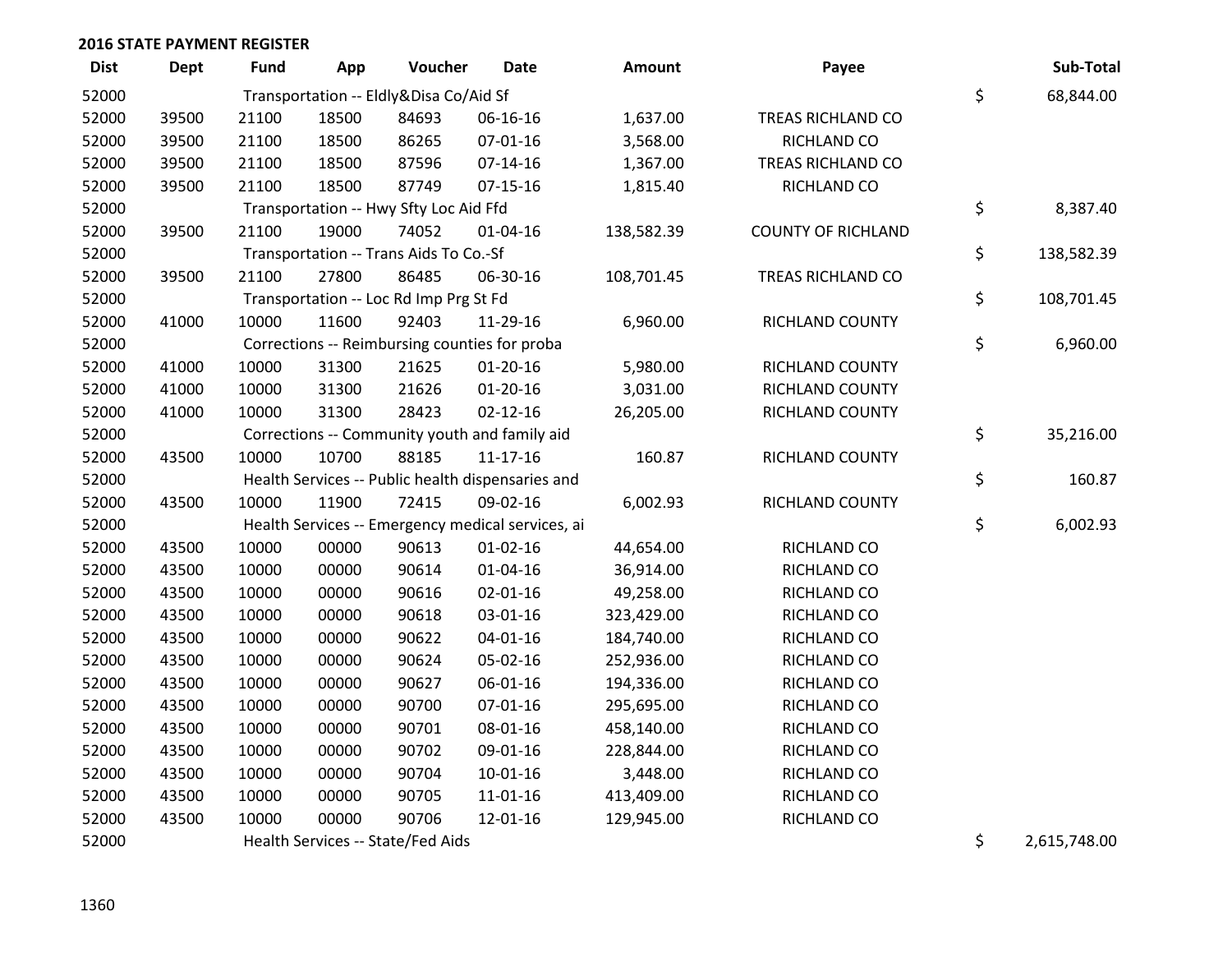| <b>Dist</b> | <b>Dept</b> | <b>Fund</b> | App   | Voucher                                           | <b>Date</b>                                        | Amount    | Payee           | Sub-Total       |
|-------------|-------------|-------------|-------|---------------------------------------------------|----------------------------------------------------|-----------|-----------------|-----------------|
| 52000       | 45500       | 10000       | 20200 | 4551                                              | $01 - 22 - 16$                                     | 594.23    | RICHLAND COUNTY |                 |
| 52000       |             |             |       | Justice -- Officer training reimbursement         |                                                    |           |                 | \$<br>594.23    |
| 52000       | 45500       | 10000       | 22100 | 14343                                             | $07 - 22 - 16$                                     | 810.00    | RICHLAND COUNTY |                 |
| 52000       |             |             |       | Justice -- Crime laboratories, DNA                |                                                    |           |                 | \$<br>810.00    |
| 52000       | 45500       | 10000       | 23100 | 4551                                              | $01 - 22 - 16$                                     | 807.64    | RICHLAND COUNTY |                 |
| 52000       | 45500       | 10000       | 23100 | 21011                                             | 12-19-16                                           | 4,640.00  | RICHLAND COUNTY |                 |
| 52000       |             |             |       | Justice -- Law enforcement train, local           |                                                    |           |                 | \$<br>5,447.64  |
| 52000       | 45500       | 10000       | 24100 | 17335                                             | 09-30-16                                           | 54.17     | RICHLAND COUNTY |                 |
| 52000       |             |             |       | Justice -- Federal aid, state operations          |                                                    |           |                 | \$<br>54.17     |
| 52000       | 45500       | 10000       | 53200 | 7627                                              | 03-14-16                                           | 17,527.53 | RICHLAND COUNTY |                 |
| 52000       | 45500       | 10000       | 53200 | 14457                                             | 07-22-16                                           | 12,669.29 | RICHLAND COUNTY |                 |
| 52000       |             |             |       | Justice -- Crime victim witness assist            |                                                    |           |                 | \$<br>30,196.82 |
| 52000       | 46500       | 10000       | 30800 | 6682                                              | 03-01-16                                           | 368.00    | RICHLAND COUNTY |                 |
| 52000       | 46500       | 10000       | 30800 | 17788                                             | $11 - 15 - 16$                                     | 7,924.31  | RICHLAND COUNTY |                 |
| 52000       |             |             |       |                                                   | Military Affairs -- Emergency response equipment   |           |                 | \$<br>8,292.31  |
| 52000       | 46500       | 10000       | 33700 | 12956                                             | 07-20-16                                           | 4,096.50  | RICHLAND COUNTY |                 |
| 52000       | 46500       | 10000       | 33700 | 18632                                             | 12-06-16                                           | 4,096.50  | RICHLAND COUNTY |                 |
| 52000       |             |             |       | Military Affairs -- Local emer planning grants    |                                                    |           |                 | \$<br>8,193.00  |
| 52000       | 46500       | 10000       | 34200 | 5067                                              | 01-27-16                                           | 14,252.49 | RICHLAND COUNTY |                 |
| 52000       | 46500       | 10000       | 34200 | 5617                                              | 02-04-16                                           | 4,082.50  | RICHLAND COUNTY |                 |
| 52000       | 46500       | 10000       | 34200 | 13895                                             | 08-16-16                                           | 14,202.60 | RICHLAND COUNTY |                 |
| 52000       | 46500       | 10000       | 34200 | 16370                                             | $10 - 11 - 16$                                     | 44,071.70 | RICHLAND COUNTY |                 |
| 52000       | 46500       | 10000       | 34200 | 18702                                             | 12-06-16                                           | 14,202.60 | RICHLAND COUNTY |                 |
| 52000       |             |             |       | Military Affairs -- Federal aid, local assistance |                                                    |           |                 | \$<br>90,811.89 |
| 52000       | 46500       | 10000       | 35000 | 2944                                              | $01 - 04 - 16$                                     | 18,000.00 | RICHLAND COUNTY |                 |
| 52000       |             |             |       |                                                   | Military Affairs -- Federal aid, homeland security |           |                 | \$<br>18,000.00 |
| 52000       | 48500       | 15200       | 12700 | 13996                                             | 06-30-16                                           | 850.00    | RICHLAND COUNTY |                 |
| 52000       |             |             |       | Veterans Affairs -- Grants to counties            |                                                    |           |                 | \$<br>850.00    |
| 52000       | 48500       | 58200       | 26700 | 13996                                             | 06-30-16                                           | 3,825.00  | RICHLAND COUNTY |                 |
| 52000       |             |             |       | Veterans Affairs -- County grants                 |                                                    |           |                 | \$<br>3,825.00  |
| 52000       | 48500       | 58200       | 28000 | 21166                                             | 11-23-16                                           | 2,641.02  | RICHLAND COUNTY |                 |
| 52000       |             |             |       |                                                   | Veterans Affairs -- Veterans transportation grant  |           |                 | \$<br>2,641.02  |
| 52000       | 48500       | 58300       | 37000 | 13996                                             | 06-30-16                                           | 3,825.00  | RICHLAND COUNTY |                 |
| 52000       |             |             |       | Veterans Affairs -- County grants                 |                                                    |           |                 | \$<br>3,825.00  |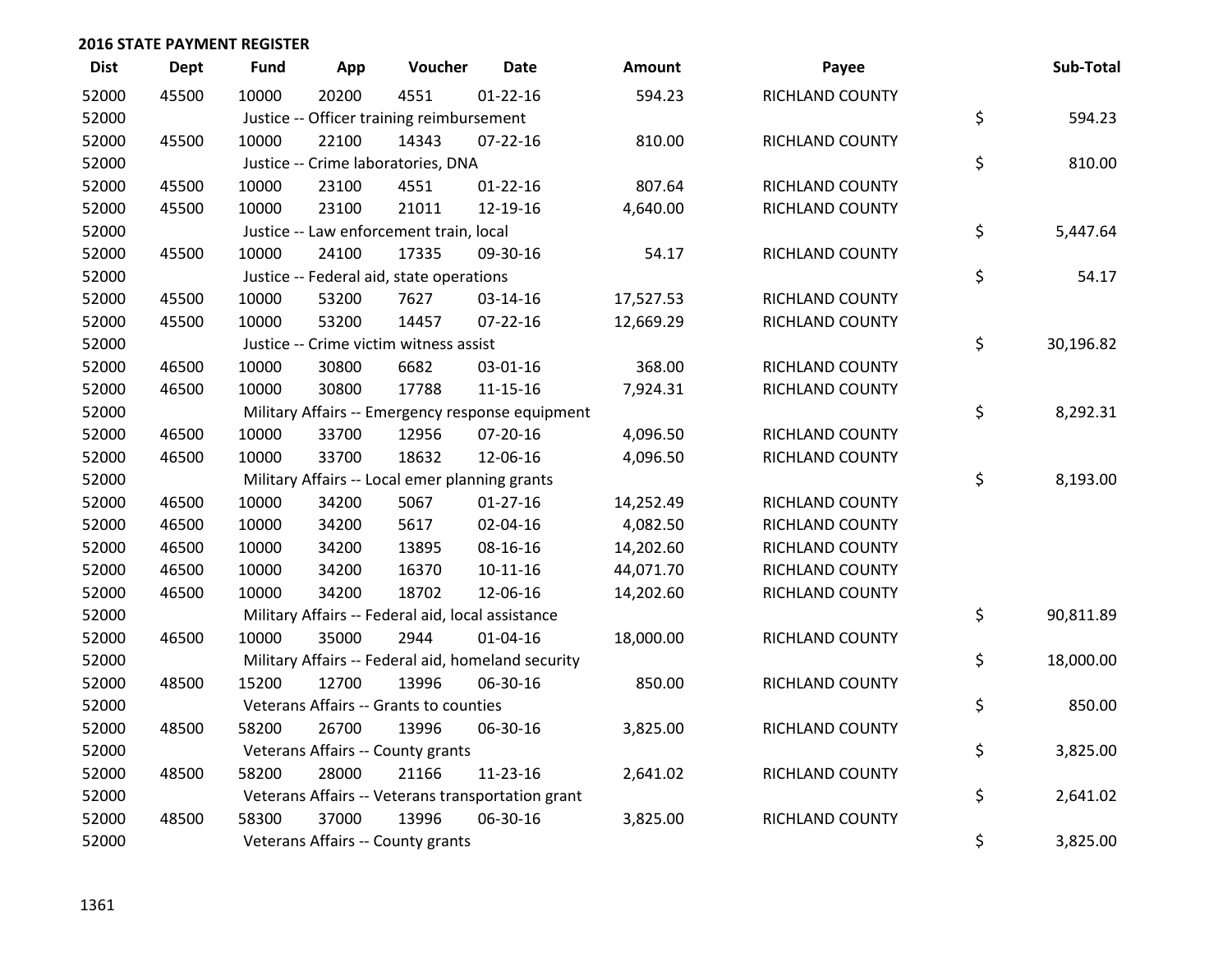| <b>Dist</b> | <b>Dept</b> | <b>Fund</b> | App                    | Voucher                                         | <b>Date</b>                                    | Amount     | Payee           | Sub-Total          |
|-------------|-------------|-------------|------------------------|-------------------------------------------------|------------------------------------------------|------------|-----------------|--------------------|
| 52000       | 50500       | 10000       | 15500                  | 8182                                            | $01 - 14 - 16$                                 | 2,522.77   | RICHLAND COUNTY |                    |
| 52000       | 50500       | 10000       | 15500                  | 11492                                           | $02 - 16 - 16$                                 | 2,670.05   | RICHLAND COUNTY |                    |
| 52000       | 50500       | 10000       | 15500                  | 12790                                           | 03-01-16                                       | 3,413.40   | RICHLAND COUNTY |                    |
| 52000       | 50500       | 10000       | 15500                  | 15236                                           | 03-29-16                                       | 3,398.97   | RICHLAND COUNTY |                    |
| 52000       | 50500       | 10000       | 15500                  | 17657                                           | 04-28-16                                       | 2,471.89   | RICHLAND COUNTY |                    |
| 52000       | 50500       | 10000       | 15500                  | 22055                                           | 06-14-16                                       | 2,493.14   | RICHLAND COUNTY |                    |
| 52000       | 50500       | 10000       | 15500                  | 23212                                           | 06-29-16                                       | 1,873.34   | RICHLAND COUNTY |                    |
| 52000       | 50500       | 10000       | 15500                  | 27514                                           | 08-16-16                                       | 3,091.23   | RICHLAND COUNTY |                    |
| 52000       | 50500       | 10000       | 15500                  | 28787                                           | 08-31-16                                       | 1,056.35   | RICHLAND COUNTY |                    |
| 52000       | 50500       | 10000       | 15500                  | 31027                                           | 09-28-16                                       | 6,887.42   | RICHLAND COUNTY |                    |
| 52000       | 50500       | 10000       | 15500                  | 35182                                           | 11-15-16                                       | 2,264.94   | RICHLAND COUNTY |                    |
| 52000       | 50500       | 10000       | 15500                  | 37651                                           | 12-14-16                                       | 5,573.09   | RICHLAND COUNTY |                    |
| 52000       |             |             |                        | Administration -- Federal aid, local assistance |                                                |            |                 | \$<br>37,716.59    |
| 52000       | 50500       | 23500       | 37100                  | 8182                                            | $01 - 14 - 16$                                 | 3,278.13   | RICHLAND COUNTY |                    |
| 52000       | 50500       | 23500       | 37100                  | 11492                                           | $02 - 16 - 16$                                 | 2,892.50   | RICHLAND COUNTY |                    |
| 52000       | 50500       | 23500       | 37100                  | 12790                                           | 03-01-16                                       | 395.50     | RICHLAND COUNTY |                    |
| 52000       | 50500       | 23500       | 37100                  | 15236                                           | 03-29-16                                       | 1,688.00   | RICHLAND COUNTY |                    |
| 52000       | 50500       | 23500       | 37100                  | 17657                                           | $04 - 28 - 16$                                 | 657.07     | RICHLAND COUNTY |                    |
| 52000       | 50500       | 23500       | 37100                  | 22055                                           | 06-14-16                                       | 2,525.32   | RICHLAND COUNTY |                    |
| 52000       | 50500       | 23500       | 37100                  | 23212                                           | 06-29-16                                       | 1,632.57   | RICHLAND COUNTY |                    |
| 52000       | 50500       | 23500       | 37100                  | 27514                                           | 08-16-16                                       | 1,162.45   | RICHLAND COUNTY |                    |
| 52000       | 50500       | 23500       | 37100                  | 28787                                           | 08-31-16                                       | 1,994.44   | RICHLAND COUNTY |                    |
| 52000       | 50500       | 23500       | 37100                  | 31027                                           | 09-28-16                                       | 581.74     | RICHLAND COUNTY |                    |
| 52000       | 50500       | 23500       | 37100                  | 35182                                           | $11 - 15 - 16$                                 | 5,449.40   | RICHLAND COUNTY |                    |
| 52000       | 50500       | 23500       | 37100                  | 36181                                           | 11-29-16                                       | 403.48     | RICHLAND COUNTY |                    |
| 52000       | 50500       | 23500       | 37100                  | 37651                                           | 12-14-16                                       | 3,939.29   | RICHLAND COUNTY |                    |
| 52000       |             |             |                        |                                                 | Administration -- Low-income assistance grants |            |                 | \$<br>26,599.89    |
| 52000       | 50500       | 26900       | 16600                  | 13245                                           | 03-23-16                                       | 1,000.00   | RICHLAND COUNTY |                    |
| 52000       | 50500       | 26900       | 16600                  | 13445                                           | 03-24-16                                       | 73,672.00  | RICHLAND COUNTY |                    |
| 52000       | 50500       | 26900       | 16600                  | 18461                                           | 05-10-16                                       | 25,000.00  | RICHLAND COUNTY |                    |
| 52000       |             |             | Administration -- Land |                                                 |                                                |            |                 | \$<br>99,672.00    |
| 52000       | 83500       | 10000       | 10500                  | 6637                                            | $07 - 25 - 16$                                 | 180,106.29 | RICHLAND COUNTY |                    |
| 52000       | 83500       | 10000       | 10500                  | 14160                                           | $11 - 21 - 16$                                 | 968,471.16 | RICHLAND COUNTY |                    |
| 52000       |             |             |                        | Revenue -- County and Municipal Aid             |                                                |            |                 | \$<br>1,148,577.45 |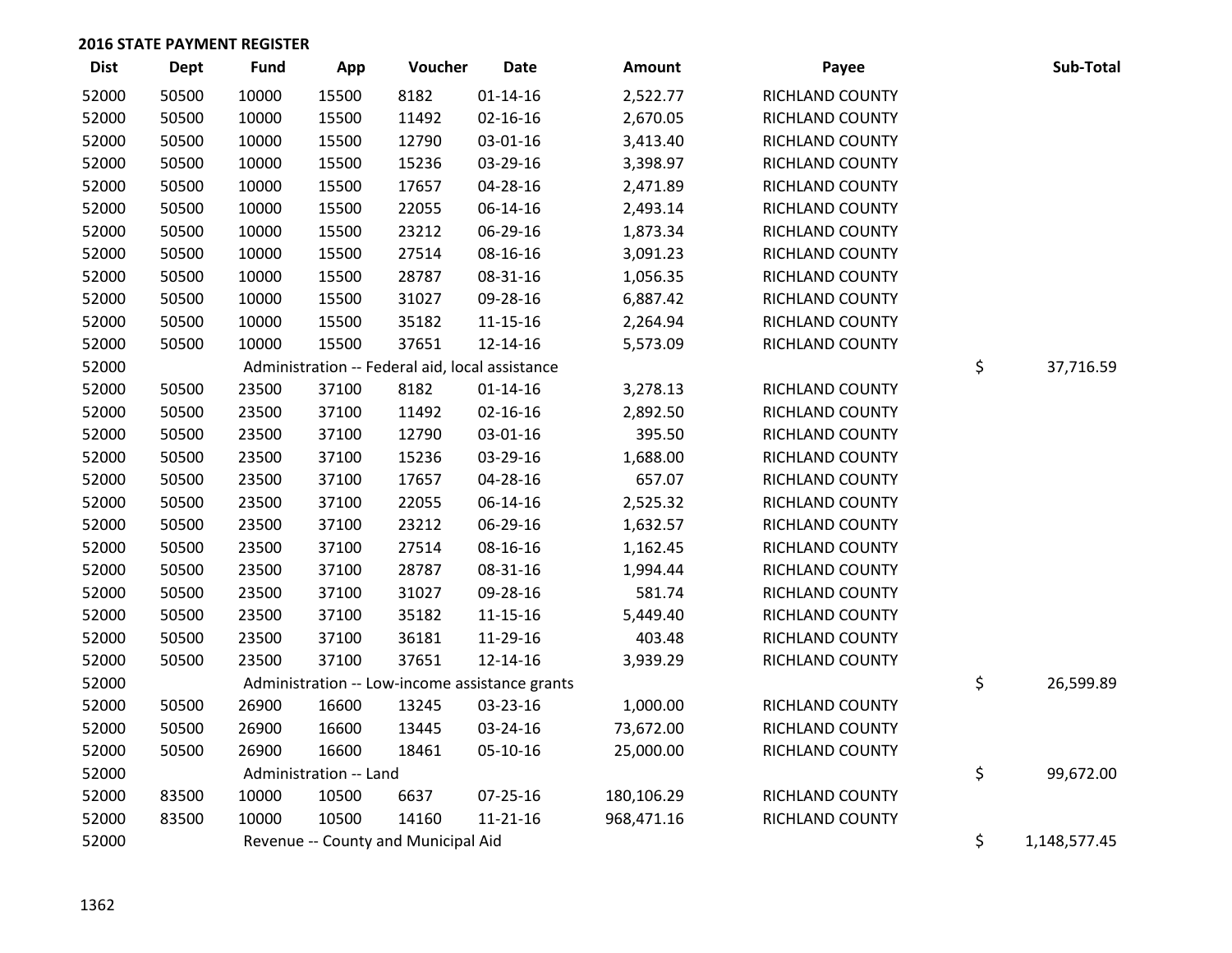| <b>Dist</b> | <b>Dept</b> | <b>Fund</b> | App                                  | Voucher                                             | Date           | Amount       | Payee               | Sub-Total          |
|-------------|-------------|-------------|--------------------------------------|-----------------------------------------------------|----------------|--------------|---------------------|--------------------|
| 52000       | 83500       | 10000       | 10900                                | 7244                                                | $07 - 25 - 16$ | 9,876.00     | RICHLAND COUNTY     |                    |
| 52000       |             |             |                                      | Revenue -- State Aid, Tax Exempt Proprty            |                |              |                     | \$<br>9,876.00     |
| 52000       | 83500       | 10000       | 11000                                | 14160                                               | $11 - 21 - 16$ | 25,372.73    | RICHLAND COUNTY     |                    |
| 52000       |             |             |                                      | Revenue -- Public Utility Distribution              |                |              |                     | \$<br>25,372.73    |
| 52000       | 83500       | 10000       | 30200                                | 5096                                                | 07-25-16       | 559,999.80   | RICHLAND COUNTY     |                    |
| 52000       | 83500       | 10000       | 30200                                | 5240                                                | $07 - 25 - 16$ | 1,794,980.24 | RICHLAND COUNTY     |                    |
| 52000       |             |             |                                      | Revenue -- School Lvy Tx/First Dollar Cr            |                |              |                     | \$<br>2,354,980.04 |
| 52000       | 83500       | 52100       | 36300                                | 3499                                                | 03-29-16       | 527,070.35   | RICHLAND COUNTY     |                    |
| 52000       |             |             |                                      | Revenue -- Lottery & Gaming Credit                  |                |              |                     | \$<br>527,070.35   |
| 52000       |             |             | <b>District Total Appropriations</b> |                                                     |                |              |                     | \$<br>8,289,912.98 |
| 52002       | 16500       | 10000       | 22500                                | 4549                                                | 06-27-16       | 1,050.55     | <b>TOWN OF AKAN</b> |                    |
| 52002       |             |             |                                      | Safety & Prof Services -- Fire dues distribution    |                |              |                     | \$<br>1,050.55     |
| 52002       | 37000       | 10000       | 50300                                | 33805                                               | 03-01-16       | 393.52       | <b>TOWN OF AKAN</b> |                    |
| 52002       | 37000       | 10000       | 50300                                | 46961                                               | $04 - 21 - 16$ | 1.54         | <b>TOWN OF AKAN</b> |                    |
| 52002       |             |             |                                      | Natural Resources -- Aids in lieu of taxes - gener  |                |              |                     | \$<br>395.06       |
| 52002       | 37000       | 21200       | 16600                                | 63848                                               | 06-20-16       | 2,138.18     | <b>TOWN OF AKAN</b> |                    |
| 52002       |             |             |                                      | Natural Resources -- Gen program ops-state funds-FR |                |              |                     | \$<br>2,138.18     |
| 52002       | 37000       | 21200       | 57100                                | 63848                                               | 06-20-16       | 983.80       | <b>TOWN OF AKAN</b> |                    |
| 52002       |             |             |                                      | Natural Resources -- ResAids - cnty forst, cl & mfl |                |              |                     | \$<br>983.80       |
| 52002       | 37000       | 21200       | 58900                                | 102579                                              | 11-18-16       | 2,964.58     | <b>TOWN OF AKAN</b> |                    |
| 52002       |             |             |                                      | Natural Resources -- Resource aids - distribution o |                |              |                     | \$<br>2,964.58     |
| 52002       | 39500       | 21100       | 19100                                | 1471                                                | 07-05-16       | 22,983.37    | <b>TOWN OF AKAN</b> |                    |
| 52002       | 39500       | 21100       | 19100                                | 30543                                               | 10-03-16       | 22,983.39    | <b>TOWN OF AKAN</b> |                    |
| 52002       | 39500       | 21100       | 19100                                | 77290                                               | $01 - 04 - 16$ | 22,983.37    | <b>TOWN OF AKAN</b> |                    |
| 52002       | 39500       | 21100       | 19100                                | 85290                                               | 04-04-16       | 22,983.37    | <b>TOWN OF AKAN</b> |                    |
| 52002       |             |             |                                      | Transportation -- Trns Aids To Mnc.-Sf              |                |              |                     | \$<br>91,933.50    |
| 52002       | 83500       | 10000       | 10500                                | 6615                                                | 07-25-16       | 4,533.18     | <b>TOWN OF AKAN</b> |                    |
| 52002       | 83500       | 10000       | 10500                                | 14138                                               | $11 - 21 - 16$ | 25,688.00    | <b>TOWN OF AKAN</b> |                    |
| 52002       |             |             |                                      | Revenue -- County and Municipal Aid                 |                |              |                     | \$<br>30,221.18    |
| 52002       | 83500       | 10000       | 10900                                | 8478                                                | $07 - 25 - 16$ | 7.00         | <b>TOWN OF AKAN</b> |                    |
| 52002       |             |             |                                      | Revenue -- State Aid, Tax Exempt Proprty            |                |              |                     | \$<br>7.00         |
| 52002       |             |             | <b>District Total Appropriations</b> |                                                     |                |              |                     | \$<br>129,693.85   |
| 52004       | 16500       | 10000       | 22500                                | 4550                                                | 06-27-16       | 1,225.34     | TOWN OF BLOOM       |                    |
| 52004       |             |             |                                      | Safety & Prof Services -- Fire dues distribution    |                |              |                     | \$<br>1,225.34     |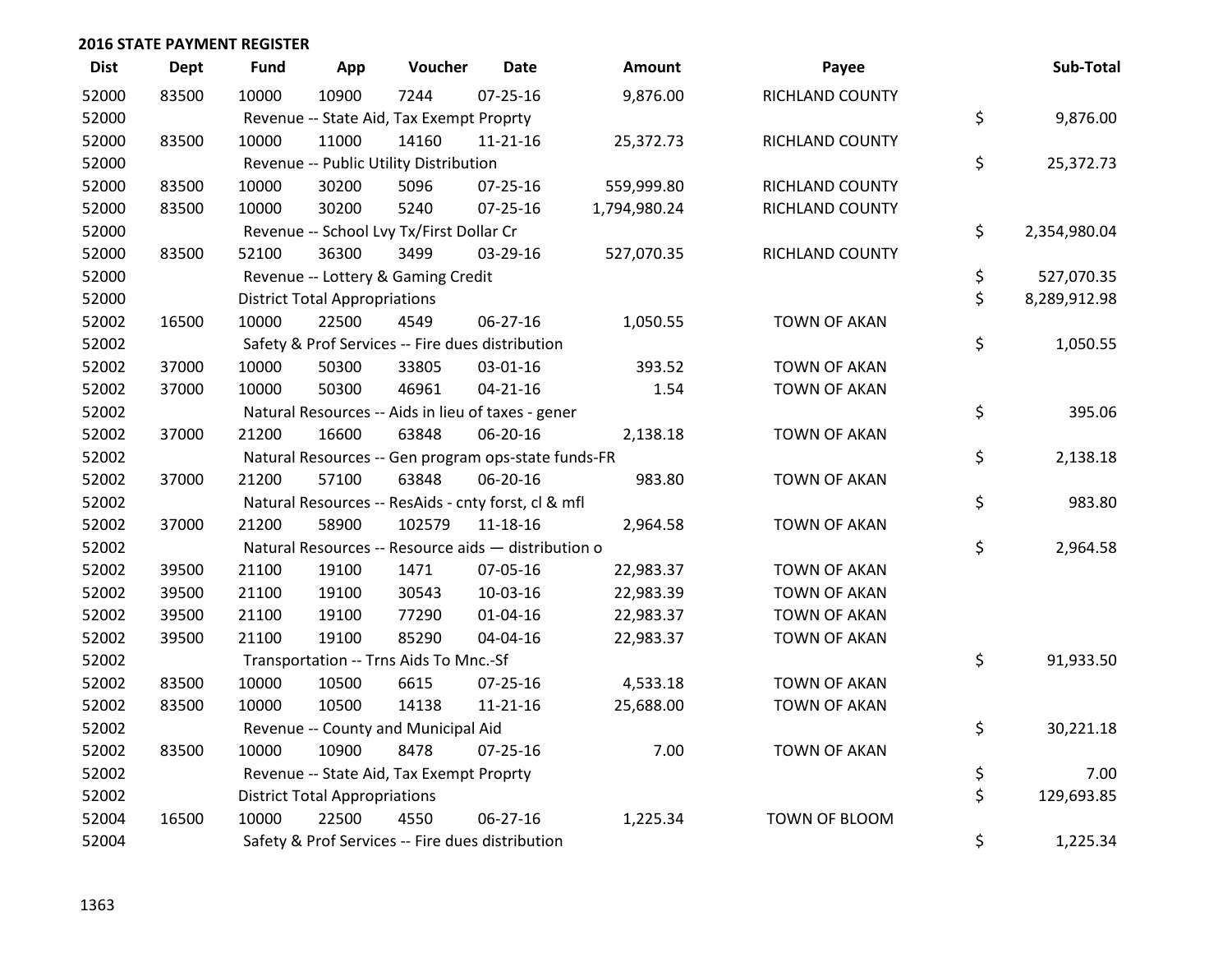| <b>Dist</b> | <b>Dept</b> | <b>Fund</b> | App                                  | Voucher                                             | <b>Date</b>    | Amount    | Payee               | Sub-Total        |
|-------------|-------------|-------------|--------------------------------------|-----------------------------------------------------|----------------|-----------|---------------------|------------------|
| 52004       | 37000       | 21200       | 16600                                | 63849                                               | 06-20-16       | 791.43    | TOWN OF BLOOM       |                  |
| 52004       |             |             |                                      | Natural Resources -- Gen program ops-state funds-FR |                |           |                     | \$<br>791.43     |
| 52004       | 37000       | 21200       | 57100                                | 63849                                               | 06-20-16       | 374.13    | TOWN OF BLOOM       |                  |
| 52004       |             |             |                                      | Natural Resources -- ResAids - cnty forst, cl & mfl |                |           |                     | \$<br>374.13     |
| 52004       | 39500       | 21100       | 19100                                | 1472                                                | 07-05-16       | 26,407.48 | TOWN OF BLOOM       |                  |
| 52004       | 39500       | 21100       | 19100                                | 30544                                               | 10-03-16       | 26,407.50 | TOWN OF BLOOM       |                  |
| 52004       | 39500       | 21100       | 19100                                | 77291                                               | $01 - 04 - 16$ | 26,407.48 | TOWN OF BLOOM       |                  |
| 52004       | 39500       | 21100       | 19100                                | 85291                                               | 04-04-16       | 26,407.48 | TOWN OF BLOOM       |                  |
| 52004       |             |             |                                      | Transportation -- Trns Aids To Mnc.-Sf              |                |           |                     | \$<br>105,629.94 |
| 52004       | 83500       | 10000       | 10500                                | 6616                                                | 07-25-16       | 7,155.66  | TOWN OF BLOOM       |                  |
| 52004       | 83500       | 10000       | 10500                                | 14139                                               | $11 - 21 - 16$ | 40,057.14 | TOWN OF BLOOM       |                  |
| 52004       |             |             |                                      | Revenue -- County and Municipal Aid                 |                |           |                     | \$<br>47,212.80  |
| 52004       | 83500       | 10000       | 10900                                | 8479                                                | $07 - 25 - 16$ | 1.00      | TOWN OF BLOOM       |                  |
| 52004       |             |             |                                      | Revenue -- State Aid, Tax Exempt Proprty            |                |           |                     | \$<br>1.00       |
| 52004       | 83500       | 10000       | 11000                                | 14139                                               | $11 - 21 - 16$ | 510.99    | TOWN OF BLOOM       |                  |
| 52004       |             |             |                                      | Revenue -- Public Utility Distribution              |                |           |                     | \$<br>510.99     |
| 52004       | 83500       | 10000       | 50100                                | 2647                                                | $01-29-16$     | 99.97     | TOWN OF BLOOM       |                  |
| 52004       |             |             |                                      | Revenue -- Payments for municipal svcs              |                |           |                     | \$<br>99.97      |
| 52004       |             |             | <b>District Total Appropriations</b> |                                                     |                |           |                     | \$<br>155,845.60 |
| 52006       | 16500       | 10000       | 22500                                | 4551                                                | 07-29-16       | 4,350.30  | TOWN OF BUENA VISTA |                  |
| 52006       |             |             |                                      | Safety & Prof Services -- Fire dues distribution    |                |           |                     | \$<br>4,350.30   |
| 52006       | 37000       | 10000       | 50300                                | 30517                                               | $02 - 17 - 16$ | 3,307.51  | TOWN OF BUENA VISTA |                  |
| 52006       | 37000       | 10000       | 50300                                | 30518                                               | $02 - 17 - 16$ | 2,292.60  | TOWN OF BUENA VISTA |                  |
| 52006       | 37000       | 10000       | 50300                                | 30519                                               | $02 - 17 - 16$ | 23,943.07 | TOWN OF BUENA VISTA |                  |
| 52006       | 37000       | 10000       | 50300                                | 45510                                               | $04 - 21 - 16$ | 260.23    | TOWN OF BUENA VISTA |                  |
| 52006       | 37000       | 10000       | 50300                                | 45511                                               | $04 - 21 - 16$ | 25.50     | TOWN OF BUENA VISTA |                  |
| 52006       |             |             |                                      | Natural Resources -- Aids in lieu of taxes - gener  |                |           |                     | \$<br>29,828.91  |
| 52006       | 37000       | 21200       | 16600                                | 63850                                               | 06-20-16       | 1,303.27  | TOWN OF BUENA VISTA |                  |
| 52006       |             |             |                                      | Natural Resources -- Gen program ops-state funds-FR |                |           |                     | \$<br>1,303.27   |
| 52006       | 37000       | 21200       | 57100                                | 63850                                               | 06-20-16       | 588.63    | TOWN OF BUENA VISTA |                  |
| 52006       |             |             |                                      | Natural Resources -- ResAids - cnty forst, cl & mfl |                |           |                     | \$<br>588.63     |
| 52006       | 37000       | 21200       | 57900                                | 45509                                               | $04 - 21 - 16$ | 582.11    | TOWN OF BUENA VISTA |                  |
| 52006       |             |             |                                      | Natural Resources -- Aids in lieu of taxes - sum s  |                |           |                     | \$<br>582.11     |
| 52006       | 37000       | 21200       | 58900                                | 102580                                              | 11-18-16       | 213.92    | TOWN OF BUENA VISTA |                  |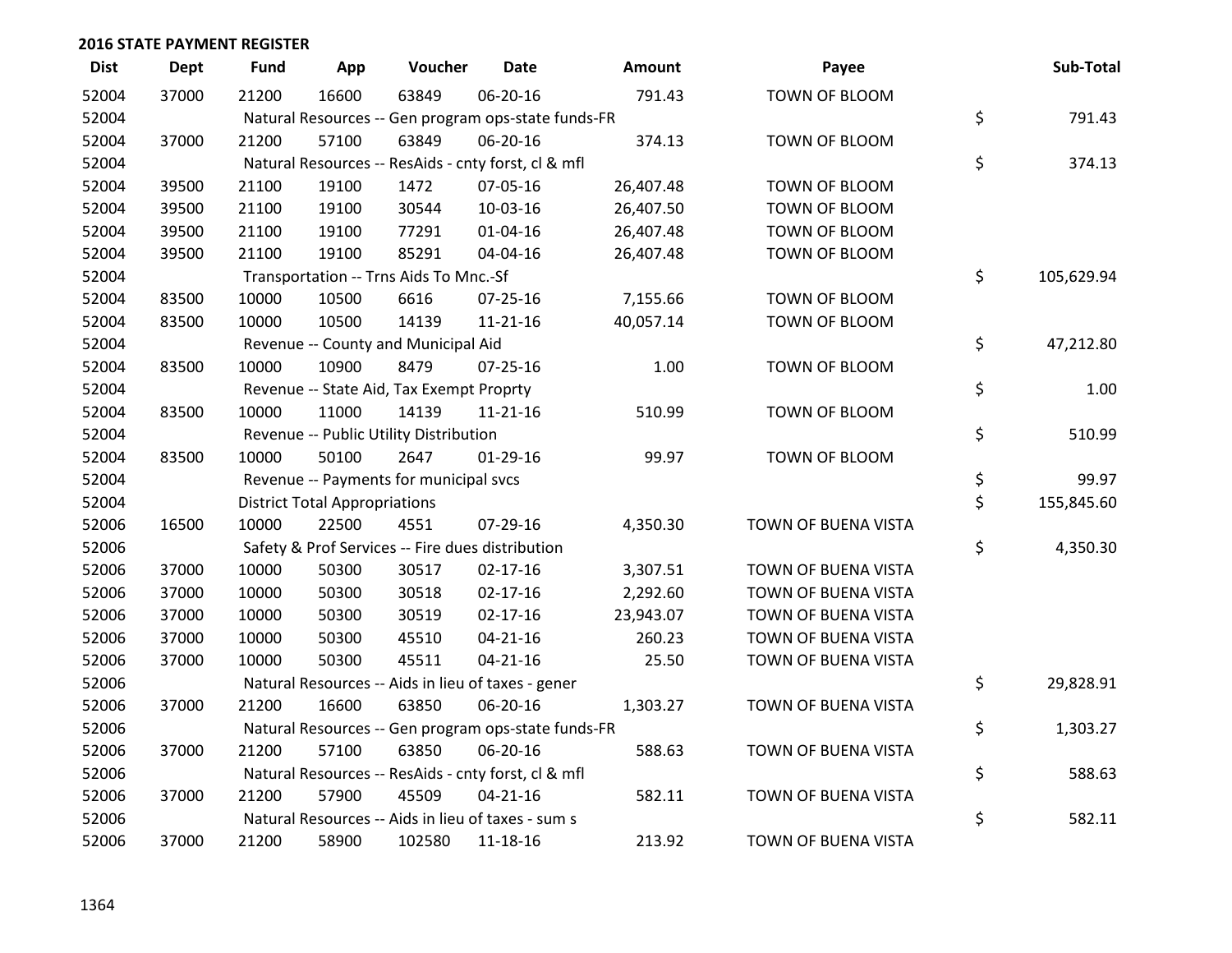| <b>Dist</b> | Dept  | <b>Fund</b> | App                                  | Voucher                                  | Date                                                | Amount    | Payee                 | Sub-Total        |
|-------------|-------|-------------|--------------------------------------|------------------------------------------|-----------------------------------------------------|-----------|-----------------------|------------------|
| 52006       |       |             |                                      |                                          | Natural Resources -- Resource aids - distribution o |           |                       | \$<br>213.92     |
| 52006       | 39500 | 21100       | 19100                                | 1473                                     | 07-05-16                                            | 17,335.24 | TOWN OF BUENA VISTA   |                  |
| 52006       | 39500 | 21100       | 19100                                | 30545                                    | 10-03-16                                            | 17,335.26 | TOWN OF BUENA VISTA   |                  |
| 52006       | 39500 | 21100       | 19100                                | 77292                                    | $01 - 04 - 16$                                      | 17,335.24 | TOWN OF BUENA VISTA   |                  |
| 52006       | 39500 | 21100       | 19100                                | 85292                                    | 04-04-16                                            | 17,335.24 | TOWN OF BUENA VISTA   |                  |
| 52006       |       |             |                                      | Transportation -- Trns Aids To Mnc.-Sf   |                                                     |           |                       | \$<br>69,340.98  |
| 52006       | 83500 | 10000       | 10500                                | 6617                                     | 07-25-16                                            | 9,739.99  | TOWN OF BUENA VISTA   |                  |
| 52006       | 83500 | 10000       | 10500                                | 14140                                    | $11 - 21 - 16$                                      | 51,696.03 | TOWN OF BUENA VISTA   |                  |
| 52006       |       |             |                                      | Revenue -- County and Municipal Aid      |                                                     |           |                       | \$<br>61,436.02  |
| 52006       | 83500 | 10000       | 11000                                | 14140                                    | $11 - 21 - 16$                                      | 3,527.48  | TOWN OF BUENA VISTA   |                  |
| 52006       |       |             |                                      | Revenue -- Public Utility Distribution   |                                                     |           |                       | \$<br>3,527.48   |
| 52006       | 83500 | 52100       | 36300                                | 3255                                     | 03-29-16                                            | 3,587.40  | TOWN OF BUENA VISTA   |                  |
| 52006       |       |             |                                      | Revenue -- Lottery & Gaming Credit       |                                                     |           |                       | \$<br>3,587.40   |
| 52006       |       |             | <b>District Total Appropriations</b> |                                          |                                                     |           |                       | \$<br>174,759.02 |
| 52008       | 16500 | 10000       | 22500                                | 4552                                     | 06-27-16                                            | 1,807.58  | TOWN OF DAYTON        |                  |
| 52008       |       |             |                                      |                                          | Safety & Prof Services -- Fire dues distribution    |           |                       | \$<br>1,807.58   |
| 52008       | 37000 | 21200       | 16600                                | 63851                                    | 06-20-16                                            | 2,039.09  | TOWN OF DAYTON        |                  |
| 52008       |       |             |                                      |                                          | Natural Resources -- Gen program ops-state funds-FR |           |                       | \$<br>2,039.09   |
| 52008       | 37000 | 21200       | 57100                                | 63851                                    | 06-20-16                                            | 964.12    | TOWN OF DAYTON        |                  |
| 52008       |       |             |                                      |                                          | Natural Resources -- ResAids - cnty forst, cl & mfl |           |                       | \$<br>964.12     |
| 52008       | 37000 | 21200       | 58900                                | 102581                                   | 11-18-16                                            | 323.87    | TOWN OF DAYTON        |                  |
| 52008       |       |             |                                      |                                          | Natural Resources -- Resource aids - distribution o |           |                       | \$<br>323.87     |
| 52008       | 39500 | 21100       | 19100                                | 1474                                     | 07-05-16                                            | 21,904.39 | TOWN OF DAYTON        |                  |
| 52008       | 39500 | 21100       | 19100                                | 30546                                    | 10-03-16                                            | 21,904.41 | TOWN OF DAYTON        |                  |
| 52008       | 39500 | 21100       | 19100                                | 77293                                    | $01 - 04 - 16$                                      | 21,904.39 | TOWN OF DAYTON        |                  |
| 52008       | 39500 | 21100       | 19100                                | 85293                                    | 04-04-16                                            | 21,904.39 | TOWN OF DAYTON        |                  |
| 52008       |       |             |                                      | Transportation -- Trns Aids To Mnc.-Sf   |                                                     |           |                       | \$<br>87,617.58  |
| 52008       | 83500 | 10000       | 10500                                | 6618                                     | $07 - 25 - 16$                                      | 7,310.63  | TOWN OF DAYTON        |                  |
| 52008       | 83500 | 10000       | 10500                                | 14141                                    | $11 - 21 - 16$                                      | 39,651.99 | TOWN OF DAYTON        |                  |
| 52008       |       |             |                                      | Revenue -- County and Municipal Aid      |                                                     |           |                       | \$<br>46,962.62  |
| 52008       | 83500 | 10000       | 10900                                | 8480                                     | 07-25-16                                            | 67.00     | TOWN OF DAYTON        |                  |
| 52008       |       |             |                                      | Revenue -- State Aid, Tax Exempt Proprty |                                                     |           |                       | \$<br>67.00      |
| 52008       | 83500 | 10000       | 11000                                | 14141                                    | $11 - 21 - 16$                                      | 1,837.13  | <b>TOWN OF DAYTON</b> |                  |
| 52008       |       |             |                                      | Revenue -- Public Utility Distribution   |                                                     |           |                       | \$<br>1,837.13   |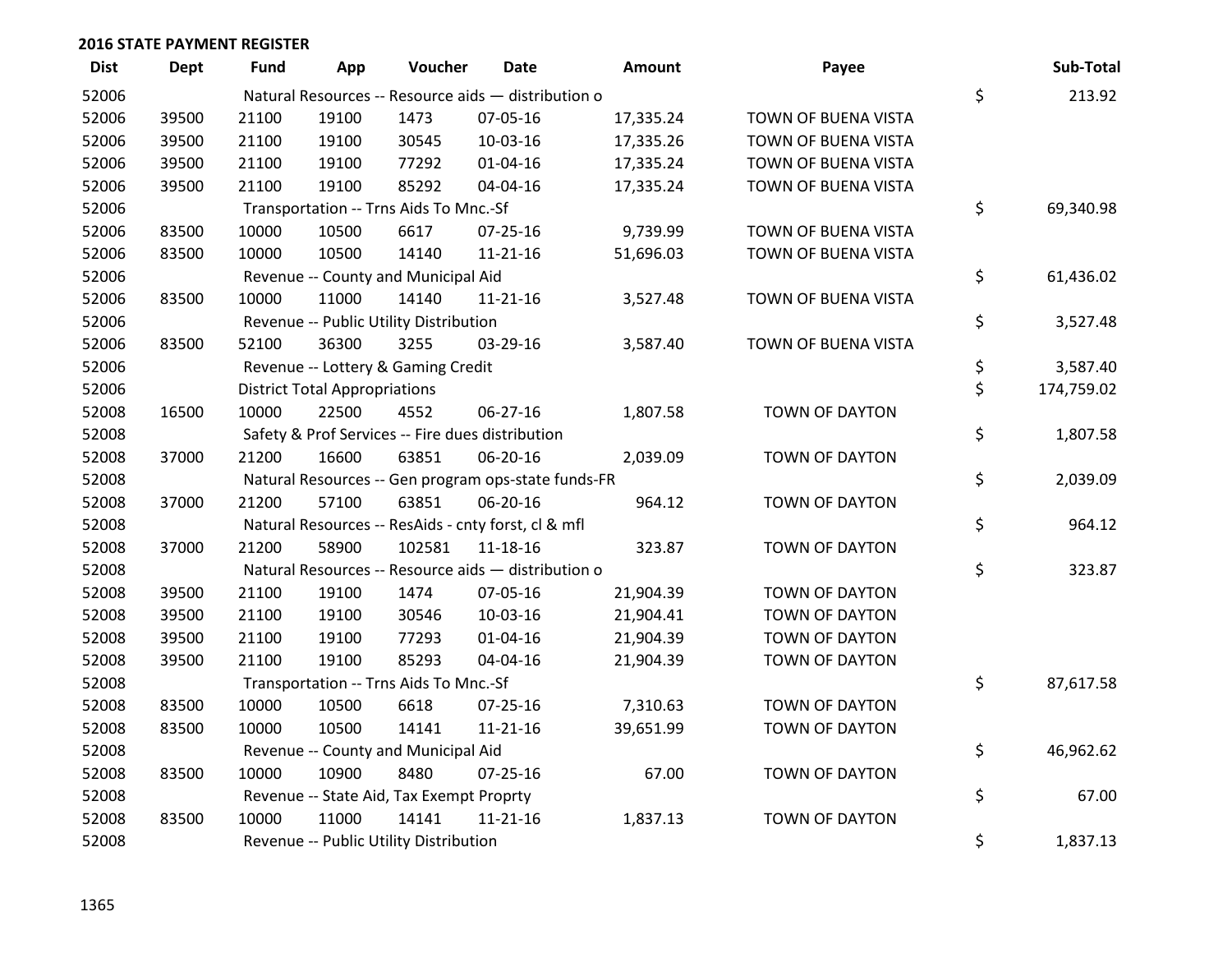| <b>Dist</b> | <b>Dept</b> | <b>Fund</b> | App                                  | Voucher                                  | <b>Date</b>                                         | Amount    | Payee                 | Sub-Total        |
|-------------|-------------|-------------|--------------------------------------|------------------------------------------|-----------------------------------------------------|-----------|-----------------------|------------------|
| 52008       |             |             | <b>District Total Appropriations</b> |                                          |                                                     |           |                       | \$<br>141,618.99 |
| 52010       | 16500       | 10000       | 22500                                | 4553                                     | 06-27-16                                            | 1,535.94  | <b>TOWN OF EAGLE</b>  |                  |
| 52010       |             |             |                                      |                                          | Safety & Prof Services -- Fire dues distribution    |           |                       | \$<br>1,535.94   |
| 52010       | 37000       | 10000       | 50300                                | 28830                                    | $02 - 12 - 16$                                      | 13,602.61 | <b>TOWN OF EAGLE</b>  |                  |
| 52010       |             |             |                                      |                                          | Natural Resources -- Aids in lieu of taxes - gener  |           |                       | \$<br>13,602.61  |
| 52010       | 37000       | 21200       | 16600                                | 63852                                    | 06-20-16                                            | 922.50    | TOWN OF EAGLE         |                  |
| 52010       |             |             |                                      |                                          | Natural Resources -- Gen program ops-state funds-FR |           |                       | \$<br>922.50     |
| 52010       | 37000       | 21200       | 57100                                | 63852                                    | 06-20-16                                            | 414.53    | <b>TOWN OF EAGLE</b>  |                  |
| 52010       |             |             |                                      |                                          | Natural Resources -- ResAids - cnty forst, cl & mfl |           |                       | \$<br>414.53     |
| 52010       | 37000       | 21200       | 58900                                | 102582                                   | 11-18-16                                            | 2,165.32  | <b>TOWN OF EAGLE</b>  |                  |
| 52010       |             |             |                                      |                                          | Natural Resources -- Resource aids - distribution o |           |                       | \$<br>2,165.32   |
| 52010       | 39500       | 21100       | 19100                                | 1475                                     | 07-05-16                                            | 17,571.96 | <b>TOWN OF EAGLE</b>  |                  |
| 52010       | 39500       | 21100       | 19100                                | 30547                                    | 10-03-16                                            | 17,571.96 | <b>TOWN OF EAGLE</b>  |                  |
| 52010       | 39500       | 21100       | 19100                                | 77294                                    | $01 - 04 - 16$                                      | 17,571.96 | <b>TOWN OF EAGLE</b>  |                  |
| 52010       | 39500       | 21100       | 19100                                | 85294                                    | 04-04-16                                            | 17,571.96 | <b>TOWN OF EAGLE</b>  |                  |
| 52010       |             |             |                                      | Transportation -- Trns Aids To Mnc.-Sf   |                                                     |           |                       | \$<br>70,287.84  |
| 52010       | 83500       | 10000       | 10500                                | 6619                                     | 07-25-16                                            | 5,203.32  | <b>TOWN OF EAGLE</b>  |                  |
| 52010       | 83500       | 10000       | 10500                                | 14142                                    | 11-21-16                                            | 29,063.49 | <b>TOWN OF EAGLE</b>  |                  |
| 52010       |             |             |                                      | Revenue -- County and Municipal Aid      |                                                     |           |                       | \$<br>34,266.81  |
| 52010       | 83500       | 10000       | 10900                                | 8481                                     | $07 - 25 - 16$                                      | 9.00      | <b>TOWN OF EAGLE</b>  |                  |
| 52010       |             |             |                                      | Revenue -- State Aid, Tax Exempt Proprty |                                                     |           |                       | \$<br>9.00       |
| 52010       | 83500       | 10000       | 11000                                | 14142                                    | 11-21-16                                            | 438.63    | <b>TOWN OF EAGLE</b>  |                  |
| 52010       |             |             |                                      | Revenue -- Public Utility Distribution   |                                                     |           |                       | \$<br>438.63     |
| 52010       |             |             | <b>District Total Appropriations</b> |                                          |                                                     |           |                       | \$<br>123,643.18 |
| 52012       | 16500       | 10000       | 22500                                | 4554                                     | 06-27-16                                            | 1,047.23  | TOWN OF FOREST        |                  |
| 52012       |             |             |                                      |                                          | Safety & Prof Services -- Fire dues distribution    |           |                       | \$<br>1,047.23   |
| 52012       | 37000       | 10000       | 50300                                | 29163                                    | $02 - 12 - 16$                                      | 8,161.76  | TOWN OF FOREST        |                  |
| 52012       | 37000       | 10000       | 50300                                | 46427                                    | $04 - 21 - 16$                                      | 99.68     | TOWN OF FOREST        |                  |
| 52012       |             |             |                                      |                                          | Natural Resources -- Aids in lieu of taxes - gener  |           |                       | \$<br>8,261.44   |
| 52012       | 37000       | 21200       | 16600                                | 63853                                    | 06-20-16                                            | 1,852.63  | TOWN OF FOREST        |                  |
| 52012       |             |             |                                      |                                          | Natural Resources -- Gen program ops-state funds-FR |           |                       | \$<br>1,852.63   |
| 52012       | 37000       | 21200       | 57100                                | 63853                                    | 06-20-16                                            | 890.89    | TOWN OF FOREST        |                  |
| 52012       |             |             |                                      |                                          | Natural Resources -- ResAids - cnty forst, cl & mfl |           |                       | \$<br>890.89     |
| 52012       | 37000       | 21200       | 58900                                | 102583                                   | 11-18-16                                            | 2,525.71  | <b>TOWN OF FOREST</b> |                  |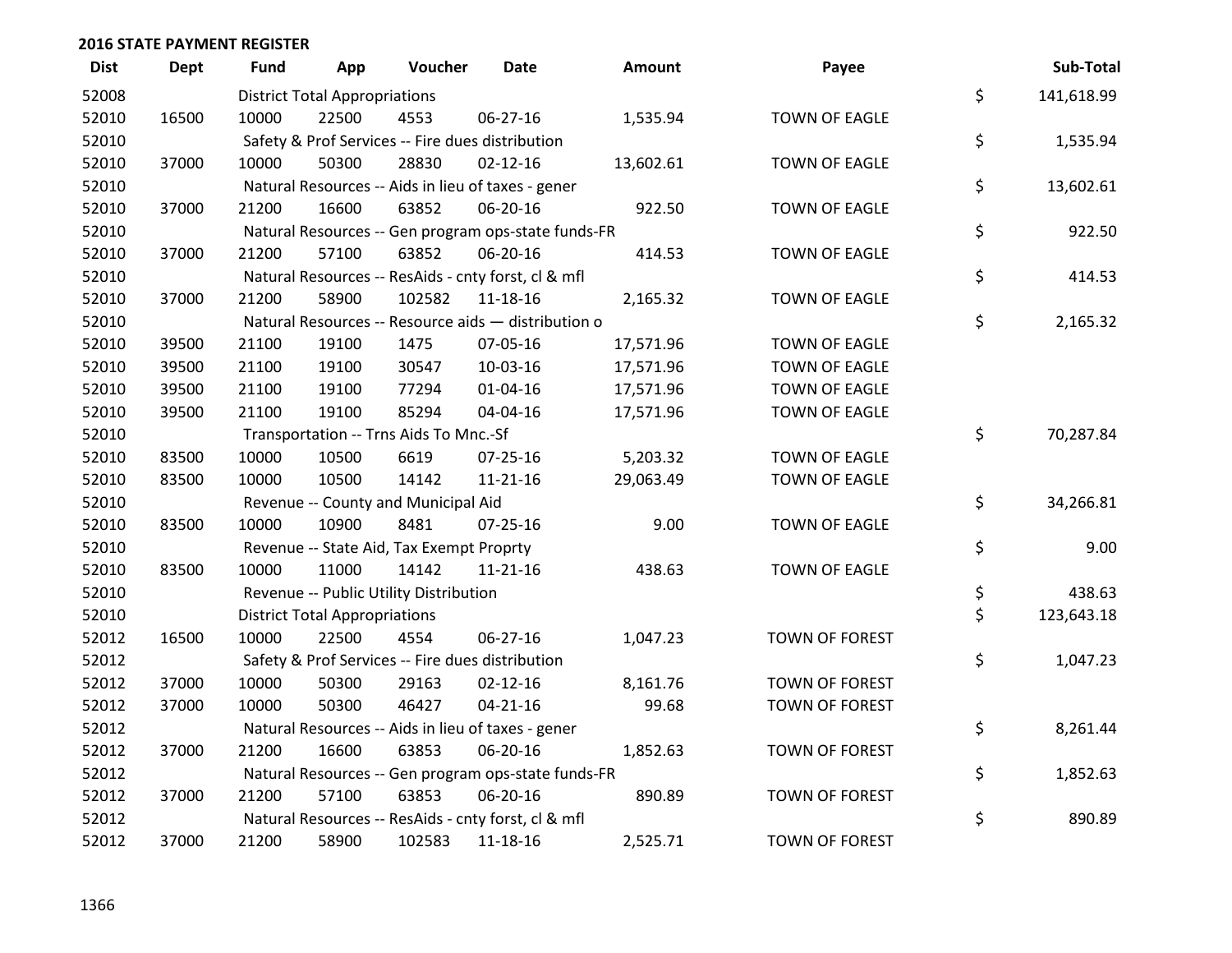| <b>Dist</b> | Dept  | <b>Fund</b> | App                                  | Voucher                                  | Date                                                | Amount    | Payee                 | Sub-Total        |
|-------------|-------|-------------|--------------------------------------|------------------------------------------|-----------------------------------------------------|-----------|-----------------------|------------------|
| 52012       |       |             |                                      |                                          | Natural Resources -- Resource aids - distribution o |           |                       | \$<br>2,525.71   |
| 52012       | 39500 | 21100       | 19100                                | 1476                                     | 07-05-16                                            | 21,546.57 | TOWN OF FOREST        |                  |
| 52012       | 39500 | 21100       | 19100                                | 30548                                    | 10-03-16                                            | 21,546.57 | TOWN OF FOREST        |                  |
| 52012       | 39500 | 21100       | 19100                                | 77295                                    | $01 - 04 - 16$                                      | 21,546.57 | TOWN OF FOREST        |                  |
| 52012       | 39500 | 21100       | 19100                                | 85295                                    | 04-04-16                                            | 21,546.57 | TOWN OF FOREST        |                  |
| 52012       |       |             |                                      | Transportation -- Trns Aids To Mnc.-Sf   |                                                     |           |                       | \$<br>86,186.28  |
| 52012       | 83500 | 10000       | 10500                                | 6620                                     | $07 - 25 - 16$                                      | 3,001.76  | TOWN OF FOREST        |                  |
| 52012       | 83500 | 10000       | 10500                                | 14143                                    | $11 - 21 - 16$                                      | 16,061.42 | TOWN OF FOREST        |                  |
| 52012       |       |             |                                      | Revenue -- County and Municipal Aid      |                                                     |           |                       | \$<br>19,063.18  |
| 52012       | 83500 | 10000       | 10900                                | 8482                                     | $07 - 25 - 16$                                      | 1,105.00  | TOWN OF FOREST        |                  |
| 52012       |       |             |                                      | Revenue -- State Aid, Tax Exempt Proprty |                                                     |           |                       | \$<br>1,105.00   |
| 52012       | 83500 | 10000       | 11000                                | 14143                                    | $11 - 21 - 16$                                      | 986.00    | <b>TOWN OF FOREST</b> |                  |
| 52012       |       |             |                                      | Revenue -- Public Utility Distribution   |                                                     |           |                       | \$<br>986.00     |
| 52012       |       |             | <b>District Total Appropriations</b> |                                          |                                                     |           |                       | \$<br>121,918.36 |
| 52014       | 16500 | 10000       | 22500                                | 4555                                     | 06-27-16                                            | 1,073.94  | TOWN OF HENRIETTA     |                  |
| 52014       |       |             |                                      |                                          | Safety & Prof Services -- Fire dues distribution    |           |                       | \$<br>1,073.94   |
| 52014       | 37000 | 10000       | 50300                                | 30542                                    | $02 - 17 - 16$                                      | 300.76    | TOWN OF HENRIETTA     |                  |
| 52014       | 37000 | 10000       | 50300                                | 45551                                    | $04 - 21 - 16$                                      | 343.74    | TOWN OF HENRIETTA     |                  |
| 52014       |       |             |                                      |                                          | Natural Resources -- Aids in lieu of taxes - gener  |           |                       | \$<br>644.50     |
| 52014       | 37000 | 21200       | 16600                                | 63854                                    | 06-20-16                                            | 2,662.93  | TOWN OF HENRIETTA     |                  |
| 52014       |       |             |                                      |                                          | Natural Resources -- Gen program ops-state funds-FR |           |                       | \$<br>2,662.93   |
| 52014       | 37000 | 21200       | 57100                                | 63854                                    | 06-20-16                                            | 1,253.28  | TOWN OF HENRIETTA     |                  |
| 52014       |       |             |                                      |                                          | Natural Resources -- ResAids - cnty forst, cl & mfl |           |                       | \$<br>1,253.28   |
| 52014       | 37000 | 21200       | 58900                                | 102584                                   | $11 - 18 - 16$                                      | 331.31    | TOWN OF HENRIETTA     |                  |
| 52014       |       |             |                                      |                                          | Natural Resources -- Resource aids - distribution o |           |                       | \$<br>331.31     |
| 52014       | 39500 | 21100       | 19100                                | 1477                                     | 07-05-16                                            | 24,805.53 | TOWN OF HENRIETTA     |                  |
| 52014       | 39500 | 21100       | 19100                                | 30549                                    | 10-03-16                                            | 24,805.53 | TOWN OF HENRIETTA     |                  |
| 52014       | 39500 | 21100       | 19100                                | 77296                                    | 01-04-16                                            | 24,805.53 | TOWN OF HENRIETTA     |                  |
| 52014       | 39500 | 21100       | 19100                                | 85296                                    | 04-04-16                                            | 24,805.53 | TOWN OF HENRIETTA     |                  |
| 52014       |       |             |                                      | Transportation -- Trns Aids To Mnc.-Sf   |                                                     |           |                       | \$<br>99,222.12  |
| 52014       | 83500 | 10000       | 10500                                | 6621                                     | 07-25-16                                            | 9,226.82  | TOWN OF HENRIETTA     |                  |
| 52014       | 83500 | 10000       | 10500                                | 14144                                    | $11 - 21 - 16$                                      | 52,285.30 | TOWN OF HENRIETTA     |                  |
| 52014       |       |             |                                      | Revenue -- County and Municipal Aid      |                                                     |           |                       | \$<br>61,512.12  |
| 52014       | 83500 | 10000       | 10900                                | 8483                                     | 07-25-16                                            | 3.00      | TOWN OF HENRIETTA     |                  |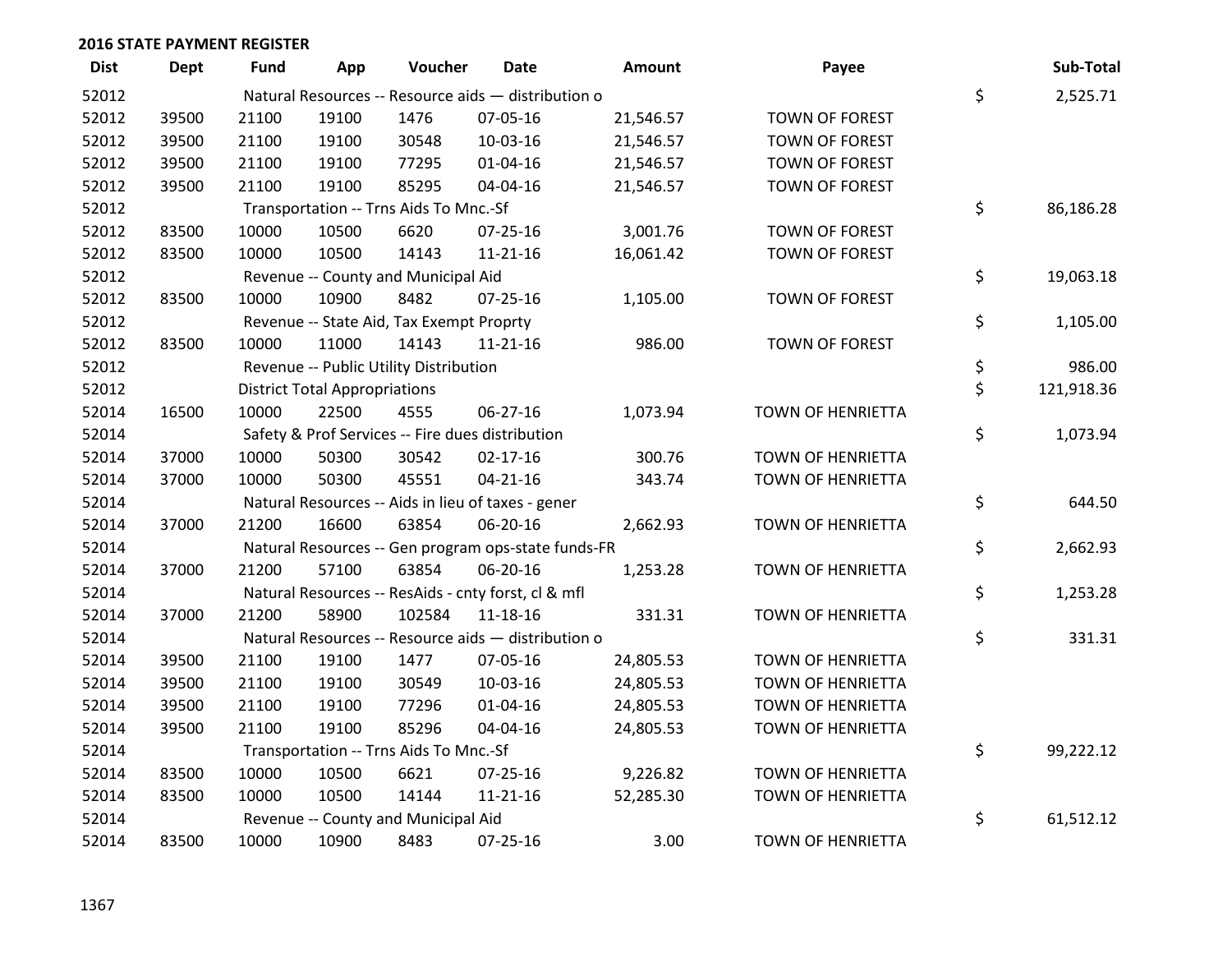| <b>Dist</b> | <b>Dept</b> | <b>Fund</b> | App                                  | Voucher                                  | Date                                                | Amount    | Payee                   | Sub-Total        |
|-------------|-------------|-------------|--------------------------------------|------------------------------------------|-----------------------------------------------------|-----------|-------------------------|------------------|
| 52014       |             |             |                                      | Revenue -- State Aid, Tax Exempt Proprty |                                                     |           |                         | \$<br>3.00       |
| 52014       |             |             | <b>District Total Appropriations</b> |                                          |                                                     |           |                         | \$<br>166,703.20 |
| 52016       | 16500       | 10000       | 22500                                | 5238                                     | 07-07-16                                            | 1,731.64  | TOWN OF ITHACA          |                  |
| 52016       |             |             |                                      |                                          | Safety & Prof Services -- Fire dues distribution    |           |                         | \$<br>1,731.64   |
| 52016       | 37000       | 10000       | 50300                                | 30503                                    | $02 - 17 - 16$                                      | 2,133.41  | TOWN OF ITHACA          |                  |
| 52016       | 37000       | 10000       | 50300                                | 45458                                    | $04 - 21 - 16$                                      | 354.30    | TOWN OF ITHACA          |                  |
| 52016       |             |             |                                      |                                          | Natural Resources -- Aids in lieu of taxes - gener  |           |                         | \$<br>2,487.71   |
| 52016       | 37000       | 21200       | 16600                                | 63855                                    | 06-20-16                                            | 1,678.45  | <b>TOWN OF ITHACA</b>   |                  |
| 52016       |             |             |                                      |                                          | Natural Resources -- Gen program ops-state funds-FR |           |                         | \$<br>1,678.45   |
| 52016       | 37000       | 21200       | 57100                                | 63855                                    | 06-20-16                                            | 781.21    | TOWN OF ITHACA          |                  |
| 52016       |             |             |                                      |                                          | Natural Resources -- ResAids - cnty forst, cl & mfl |           |                         | \$<br>781.21     |
| 52016       | 37000       | 21200       | 58900                                | 102585                                   | 11-18-16                                            | 63.74     | TOWN OF ITHACA          |                  |
| 52016       |             |             |                                      |                                          | Natural Resources -- Resource aids - distribution o |           |                         | \$<br>63.74      |
| 52016       | 39500       | 21100       | 19100                                | 1478                                     | 07-05-16                                            | 19,729.92 | TOWN OF ITHACA          |                  |
| 52016       | 39500       | 21100       | 19100                                | 30550                                    | 10-03-16                                            | 19,729.92 | TOWN OF ITHACA          |                  |
| 52016       | 39500       | 21100       | 19100                                | 77297                                    | $01 - 04 - 16$                                      | 19,729.92 | <b>TOWN OF ITHACA</b>   |                  |
| 52016       | 39500       | 21100       | 19100                                | 85297                                    | 04-04-16                                            | 19,729.92 | TOWN OF ITHACA          |                  |
| 52016       |             |             |                                      | Transportation -- Trns Aids To Mnc.-Sf   |                                                     |           |                         | \$<br>78,919.68  |
| 52016       | 83500       | 10000       | 10500                                | 6622                                     | 07-25-16                                            | 6,292.33  | TOWN OF ITHACA          |                  |
| 52016       | 83500       | 10000       | 10500                                | 14145                                    | $11 - 21 - 16$                                      | 35,656.53 | <b>TOWN OF ITHACA</b>   |                  |
| 52016       |             |             |                                      | Revenue -- County and Municipal Aid      |                                                     |           |                         | \$<br>41,948.86  |
| 52016       | 83500       | 10000       | 10900                                | 8484                                     | $07 - 25 - 16$                                      | 9.00      | TOWN OF ITHACA          |                  |
| 52016       |             |             |                                      | Revenue -- State Aid, Tax Exempt Proprty |                                                     |           |                         | \$<br>9.00       |
| 52016       |             |             | <b>District Total Appropriations</b> |                                          |                                                     |           |                         | \$<br>127,620.29 |
| 52018       | 16500       | 10000       | 22500                                | 4556                                     | 06-27-16                                            | 1,413.41  | TOWN OF MARSHALL        |                  |
| 52018       |             |             |                                      |                                          | Safety & Prof Services -- Fire dues distribution    |           |                         | \$<br>1,413.41   |
| 52018       | 37000       | 21200       | 16600                                | 63856                                    | 06-20-16                                            | 2,888.50  | <b>TOWN OF MARSHALL</b> |                  |
| 52018       |             |             |                                      |                                          | Natural Resources -- Gen program ops-state funds-FR |           |                         | \$<br>2,888.50   |
| 52018       | 37000       | 21200       | 57100                                | 63856                                    | 06-20-16                                            | 1,368.14  | <b>TOWN OF MARSHALL</b> |                  |
| 52018       |             |             |                                      |                                          | Natural Resources -- ResAids - cnty forst, cl & mfl |           |                         | \$<br>1,368.14   |
| 52018       | 37000       | 21200       | 57900                                | 45462                                    | $04 - 21 - 16$                                      | 4.36      | <b>TOWN OF MARSHALL</b> |                  |
| 52018       |             |             |                                      |                                          | Natural Resources -- Aids in lieu of taxes - sum s  |           |                         | \$<br>4.36       |
| 52018       | 39500       | 21100       | 19100                                | 1479                                     | 07-05-16                                            | 23,335.69 | <b>TOWN OF MARSHALL</b> |                  |
| 52018       | 39500       | 21100       | 19100                                | 30551                                    | 10-03-16                                            | 23,335.71 | <b>TOWN OF MARSHALL</b> |                  |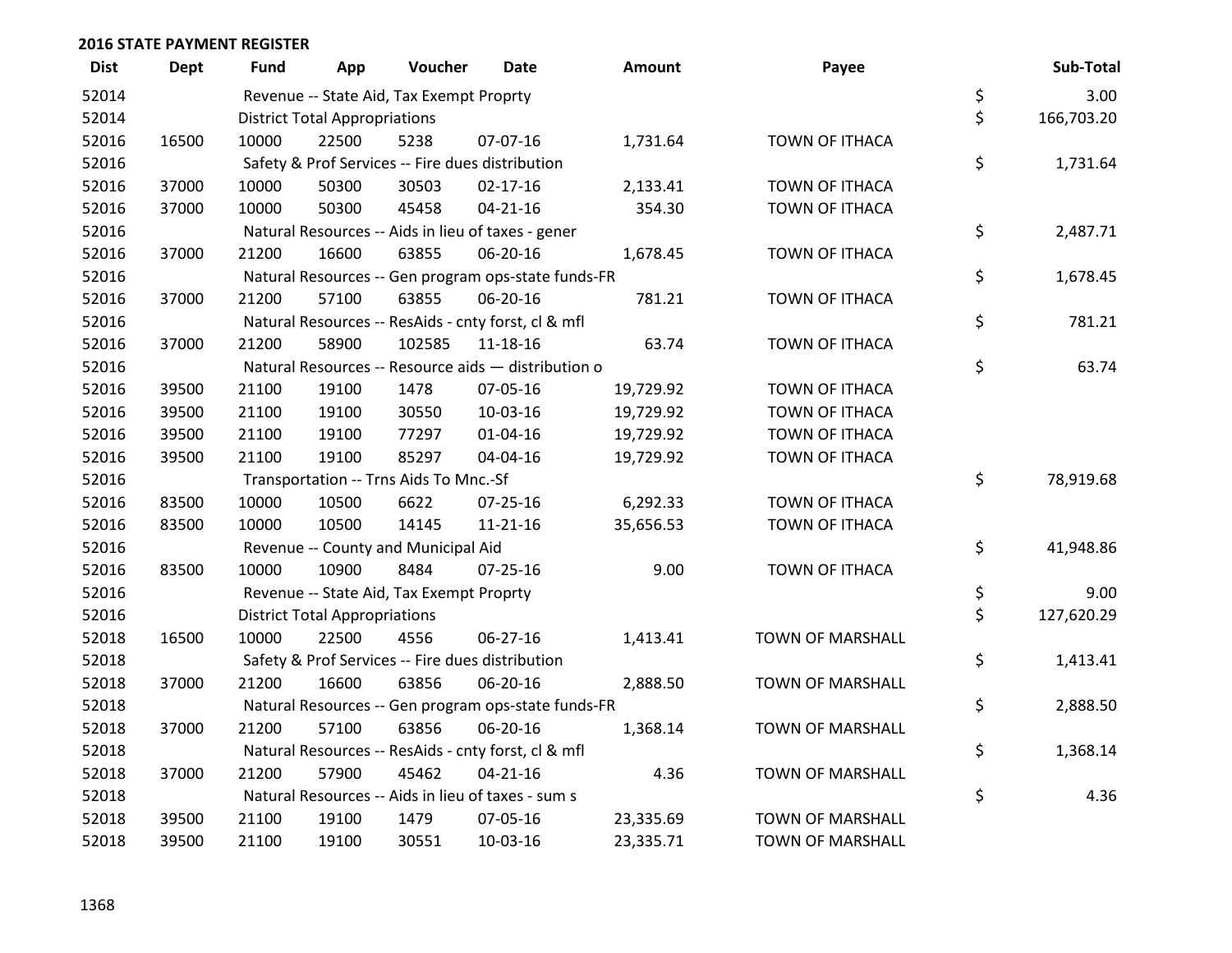| <b>Dist</b> | <b>Dept</b> | <b>Fund</b> | App                                  | Voucher                                  | <b>Date</b>                                         | Amount    | Payee                   | Sub-Total        |
|-------------|-------------|-------------|--------------------------------------|------------------------------------------|-----------------------------------------------------|-----------|-------------------------|------------------|
| 52018       | 39500       | 21100       | 19100                                | 77298                                    | $01 - 04 - 16$                                      | 23,335.69 | <b>TOWN OF MARSHALL</b> |                  |
| 52018       | 39500       | 21100       | 19100                                | 85298                                    | 04-04-16                                            | 23,335.69 | <b>TOWN OF MARSHALL</b> |                  |
| 52018       |             |             |                                      | Transportation -- Trns Aids To Mnc.-Sf   |                                                     |           |                         | \$<br>93,342.78  |
| 52018       | 83500       | 10000       | 10500                                | 6623                                     | 07-25-16                                            | 6,182.13  | <b>TOWN OF MARSHALL</b> |                  |
| 52018       | 83500       | 10000       | 10500                                | 14146                                    | $11 - 21 - 16$                                      | 34,470.51 | <b>TOWN OF MARSHALL</b> |                  |
| 52018       |             |             |                                      | Revenue -- County and Municipal Aid      |                                                     |           |                         | \$<br>40,652.64  |
| 52018       | 83500       | 10000       | 11000                                | 14146                                    | $11 - 21 - 16$                                      | 583.70    | <b>TOWN OF MARSHALL</b> |                  |
| 52018       |             |             |                                      | Revenue -- Public Utility Distribution   |                                                     |           |                         | \$<br>583.70     |
| 52018       |             |             | <b>District Total Appropriations</b> |                                          |                                                     |           |                         | \$<br>140,253.53 |
| 52020       | 16500       | 10000       | 22500                                | 4557                                     | 06-27-16                                            | 2,076.96  | TOWN OF ORION           |                  |
| 52020       |             |             |                                      |                                          | Safety & Prof Services -- Fire dues distribution    |           |                         | \$<br>2,076.96   |
| 52020       | 37000       | 10000       | 50300                                | 33776                                    | 03-01-16                                            | 713.16    | <b>TOWN OF ORION</b>    |                  |
| 52020       | 37000       | 10000       | 50300                                | 33777                                    | 03-01-16                                            | 8,513.99  | TOWN OF ORION           |                  |
| 52020       | 37000       | 10000       | 50300                                | 33778                                    | 03-01-16                                            | 16,519.68 | TOWN OF ORION           |                  |
| 52020       | 37000       | 10000       | 50300                                | 45641                                    | $04 - 21 - 16$                                      | 226.82    | <b>TOWN OF ORION</b>    |                  |
| 52020       |             |             |                                      |                                          | Natural Resources -- Aids in lieu of taxes - gener  |           |                         | \$<br>25,973.65  |
| 52020       | 37000       | 21200       | 16600                                | 63857                                    | 06-20-16                                            | 1,946.85  | TOWN OF ORION           |                  |
| 52020       |             |             |                                      |                                          | Natural Resources -- Gen program ops-state funds-FR |           |                         | \$<br>1,946.85   |
| 52020       | 37000       | 21200       | 57100                                | 63857                                    | 06-20-16                                            | 884.43    | <b>TOWN OF ORION</b>    |                  |
| 52020       |             |             |                                      |                                          | Natural Resources -- ResAids - cnty forst, cl & mfl |           |                         | \$<br>884.43     |
| 52020       | 37000       | 21200       | 57900                                | 45640                                    | $04 - 21 - 16$                                      | 7.31      | TOWN OF ORION           |                  |
| 52020       |             |             |                                      |                                          | Natural Resources -- Aids in lieu of taxes - sum s  |           |                         | \$<br>7.31       |
| 52020       | 37000       | 21200       | 58900                                | 102586                                   | 11-18-16                                            | 1,177.34  | TOWN OF ORION           |                  |
| 52020       |             |             |                                      |                                          | Natural Resources -- Resource aids - distribution o |           |                         | \$<br>1,177.34   |
| 52020       | 39500       | 21100       | 19100                                | 1480                                     | 07-05-16                                            | 17,752.03 | TOWN OF ORION           |                  |
| 52020       | 39500       | 21100       | 19100                                | 30552                                    | 10-03-16                                            | 17,752.06 | TOWN OF ORION           |                  |
| 52020       | 39500       | 21100       | 19100                                | 77299                                    | $01 - 04 - 16$                                      | 17,752.03 | TOWN OF ORION           |                  |
| 52020       | 39500       | 21100       | 19100                                | 85299                                    | 04-04-16                                            | 17,752.03 | TOWN OF ORION           |                  |
| 52020       |             |             |                                      | Transportation -- Trns Aids To Mnc.-Sf   |                                                     |           |                         | \$<br>71,008.15  |
| 52020       | 83500       | 10000       | 10500                                | 6624                                     | 07-25-16                                            | 3,949.50  | TOWN OF ORION           |                  |
| 52020       | 83500       | 10000       | 10500                                | 14147                                    | $11 - 21 - 16$                                      | 22,252.56 | TOWN OF ORION           |                  |
| 52020       |             |             |                                      | Revenue -- County and Municipal Aid      |                                                     |           |                         | \$<br>26,202.06  |
| 52020       | 83500       | 10000       | 10900                                | 8485                                     | $07 - 25 - 16$                                      | 16.00     | <b>TOWN OF ORION</b>    |                  |
| 52020       |             |             |                                      | Revenue -- State Aid, Tax Exempt Proprty |                                                     |           |                         | \$<br>16.00      |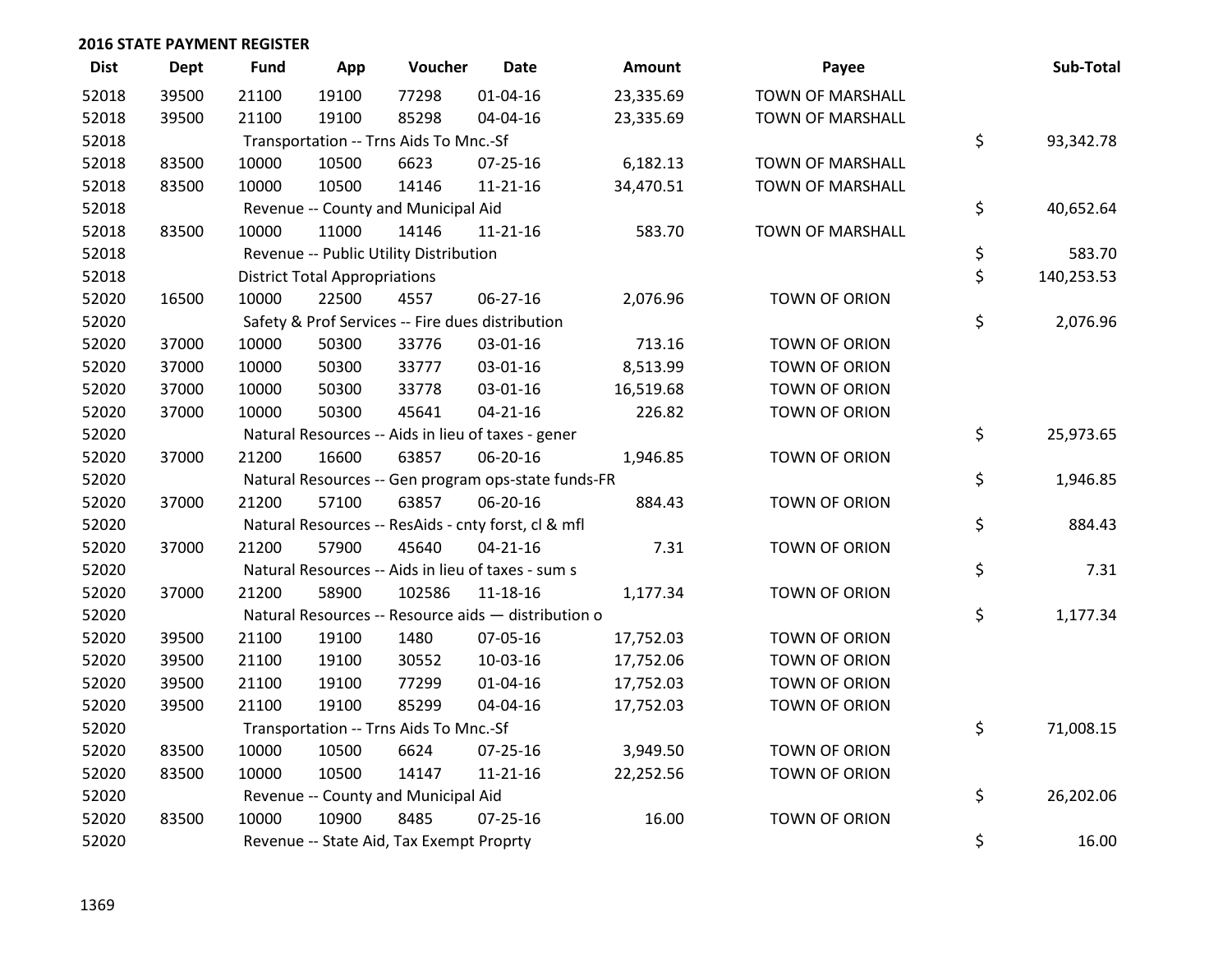| <b>Dist</b> | <b>Dept</b> | <b>Fund</b> | App                                  | Voucher                                  | <b>Date</b>                                         | Amount    | Payee                   | Sub-Total        |
|-------------|-------------|-------------|--------------------------------------|------------------------------------------|-----------------------------------------------------|-----------|-------------------------|------------------|
| 52020       | 83500       | 10000       | 11000                                | 14147                                    | $11 - 21 - 16$                                      | 133.43    | <b>TOWN OF ORION</b>    |                  |
| 52020       |             |             |                                      | Revenue -- Public Utility Distribution   |                                                     |           |                         | \$<br>133.43     |
| 52020       |             |             | <b>District Total Appropriations</b> |                                          |                                                     |           |                         | \$<br>129,426.18 |
| 52022       | 16500       | 10000       | 22500                                | 4558                                     | 06-27-16                                            | 3,429.95  | <b>TOWN OF RICHLAND</b> |                  |
| 52022       |             |             |                                      |                                          | Safety & Prof Services -- Fire dues distribution    |           |                         | \$<br>3,429.95   |
| 52022       | 37000       | 21200       | 16600                                | 63858                                    | 06-20-16                                            | 1,947.88  | TOWN OF RICHLAND        |                  |
| 52022       |             |             |                                      |                                          | Natural Resources -- Gen program ops-state funds-FR |           |                         | \$<br>1,947.88   |
| 52022       | 37000       | 21200       | 57100                                | 63858                                    | 06-20-16                                            | 889.68    | <b>TOWN OF RICHLAND</b> |                  |
| 52022       |             |             |                                      |                                          | Natural Resources -- ResAids - cnty forst, cl & mfl |           |                         | \$<br>889.68     |
| 52022       | 37000       | 21200       | 58900                                | 102587                                   | 11-18-16                                            | 1,580.48  | TOWN OF RICHLAND        |                  |
| 52022       |             |             |                                      |                                          | Natural Resources -- Resource aids - distribution o |           |                         | \$<br>1,580.48   |
| 52022       | 39500       | 21100       | 19100                                | 1481                                     | 07-05-16                                            | 21,337.38 | <b>TOWN OF RICHLAND</b> |                  |
| 52022       | 39500       | 21100       | 19100                                | 30553                                    | 10-03-16                                            | 21,337.38 | TOWN OF RICHLAND        |                  |
| 52022       | 39500       | 21100       | 19100                                | 77300                                    | $01 - 04 - 16$                                      | 21,337.38 | TOWN OF RICHLAND        |                  |
| 52022       | 39500       | 21100       | 19100                                | 85300                                    | 04-04-16                                            | 21,337.38 | TOWN OF RICHLAND        |                  |
| 52022       |             |             |                                      | Transportation -- Trns Aids To Mnc.-Sf   |                                                     |           |                         | \$<br>85,349.52  |
| 52022       | 83500       | 10000       | 10500                                | 6625                                     | 07-25-16                                            | 5,705.50  | TOWN OF RICHLAND        |                  |
| 52022       | 83500       | 10000       | 10500                                | 14148                                    | $11 - 21 - 16$                                      | 32,076.45 | TOWN OF RICHLAND        |                  |
| 52022       |             |             |                                      | Revenue -- County and Municipal Aid      |                                                     |           |                         | \$<br>37,781.95  |
| 52022       | 83500       | 10000       | 10900                                | 8486                                     | $07 - 25 - 16$                                      | 32.00     | <b>TOWN OF RICHLAND</b> |                  |
| 52022       |             |             |                                      | Revenue -- State Aid, Tax Exempt Proprty |                                                     |           |                         | \$<br>32.00      |
| 52022       | 83500       | 10000       | 11000                                | 14148                                    | $11 - 21 - 16$                                      | 256.70    | TOWN OF RICHLAND        |                  |
| 52022       |             |             |                                      | Revenue -- Public Utility Distribution   |                                                     |           |                         | \$<br>256.70     |
| 52022       |             |             | <b>District Total Appropriations</b> |                                          |                                                     |           |                         | \$<br>131,268.16 |
| 52024       | 16500       | 10000       | 22500                                | 4559                                     | $06 - 27 - 16$                                      | 1,318.81  | TOWN OF RICHWOOD        |                  |
| 52024       |             |             |                                      |                                          | Safety & Prof Services -- Fire dues distribution    |           |                         | \$<br>1,318.81   |
| 52024       | 37000       | 10000       | 50300                                | 30814                                    | $02 - 17 - 16$                                      | 17,586.61 | TOWN OF RICHWOOD        |                  |
| 52024       | 37000       | 10000       | 50300                                | 46624                                    | $04 - 21 - 16$                                      | 766.11    | TOWN OF RICHWOOD        |                  |
| 52024       |             |             |                                      |                                          | Natural Resources -- Aids in lieu of taxes - gener  |           |                         | \$<br>18,352.72  |
| 52024       | 37000       | 21200       | 16600                                | 63859                                    | 06-20-16                                            | 1,333.86  | TOWN OF RICHWOOD        |                  |
| 52024       |             |             |                                      |                                          | Natural Resources -- Gen program ops-state funds-FR |           |                         | \$<br>1,333.86   |
| 52024       | 37000       | 21200       | 57100                                | 63859                                    | 06-20-16                                            | 633.78    | TOWN OF RICHWOOD        |                  |
| 52024       |             |             |                                      |                                          | Natural Resources -- ResAids - cnty forst, cl & mfl |           |                         | \$<br>633.78     |
| 52024       | 37000       | 21200       | 58900                                | 102588                                   | 11-18-16                                            | 2,945.98  | TOWN OF RICHWOOD        |                  |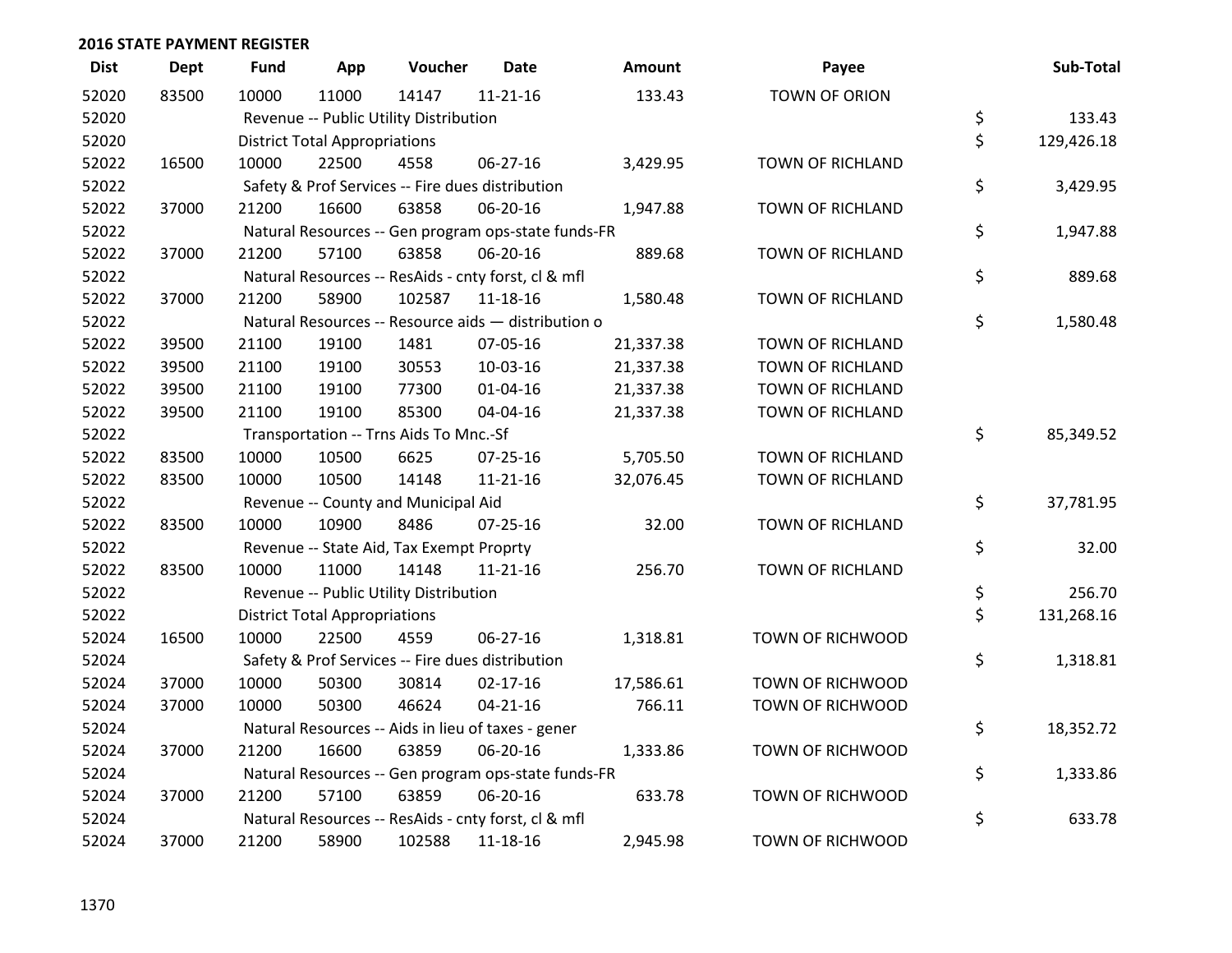| <b>Dist</b> | <b>Dept</b> | <b>Fund</b> | App                                  | Voucher                                  | Date                                                | <b>Amount</b> | Payee                     | Sub-Total        |
|-------------|-------------|-------------|--------------------------------------|------------------------------------------|-----------------------------------------------------|---------------|---------------------------|------------------|
| 52024       |             |             |                                      |                                          | Natural Resources -- Resource aids - distribution o |               |                           | \$<br>2,945.98   |
| 52024       | 39500       | 21100       | 19100                                | 1482                                     | 07-05-16                                            | 25,559.71     | TOWN OF RICHWOOD          |                  |
| 52024       | 39500       | 21100       | 19100                                | 30554                                    | 10-03-16                                            | 25,559.73     | TOWN OF RICHWOOD          |                  |
| 52024       | 39500       | 21100       | 19100                                | 77301                                    | $01 - 04 - 16$                                      | 25,559.71     | TOWN OF RICHWOOD          |                  |
| 52024       | 39500       | 21100       | 19100                                | 85301                                    | 04-04-16                                            | 25,559.71     | <b>TOWN OF RICHWOOD</b>   |                  |
| 52024       |             |             |                                      | Transportation -- Trns Aids To Mnc.-Sf   |                                                     |               |                           | \$<br>102,238.86 |
| 52024       | 83500       | 10000       | 10500                                | 6626                                     | 07-25-16                                            | 7,942.11      | TOWN OF RICHWOOD          |                  |
| 52024       | 83500       | 10000       | 10500                                | 14149                                    | $11 - 21 - 16$                                      | 45,035.07     | TOWN OF RICHWOOD          |                  |
| 52024       |             |             |                                      | Revenue -- County and Municipal Aid      |                                                     |               |                           | \$<br>52,977.18  |
| 52024       | 83500       | 10000       | 10900                                | 8487                                     | $07 - 25 - 16$                                      | 7.00          | TOWN OF RICHWOOD          |                  |
| 52024       |             |             |                                      | Revenue -- State Aid, Tax Exempt Proprty |                                                     |               |                           | \$<br>7.00       |
| 52024       |             |             | <b>District Total Appropriations</b> |                                          |                                                     |               |                           | \$<br>179,808.19 |
| 52026       | 16500       | 10000       | 22500                                | 4560                                     | 06-27-16                                            | 1,969.43      | <b>TOWN OF ROCKBRIDGE</b> |                  |
| 52026       |             |             |                                      |                                          | Safety & Prof Services -- Fire dues distribution    |               |                           | \$<br>1,969.43   |
| 52026       | 37000       | 10000       | 50300                                | 30871                                    | $02 - 17 - 16$                                      | 2,144.76      | TOWN OF ROCKBRIDGE        |                  |
| 52026       | 37000       | 10000       | 50300                                | 30872                                    | $02 - 17 - 16$                                      | 1,554.84      | <b>TOWN OF ROCKBRIDGE</b> |                  |
| 52026       |             |             |                                      |                                          | Natural Resources -- Aids in lieu of taxes - gener  |               |                           | \$<br>3,699.60   |
| 52026       | 37000       | 21200       | 16600                                | 63860                                    | 06-20-16                                            | 1,703.22      | <b>TOWN OF ROCKBRIDGE</b> |                  |
| 52026       |             |             |                                      |                                          | Natural Resources -- Gen program ops-state funds-FR |               |                           | \$<br>1,703.22   |
| 52026       | 37000       | 21200       | 57100                                | 63860                                    | 06-20-16                                            | 787.26        | <b>TOWN OF ROCKBRIDGE</b> |                  |
| 52026       |             |             |                                      |                                          | Natural Resources -- ResAids - cnty forst, cl & mfl |               |                           | \$<br>787.26     |
| 52026       | 39500       | 21100       | 19100                                | 1483                                     | 07-05-16                                            | 18,298.62     | TOWN OF ROCKBRIDGE        |                  |
| 52026       | 39500       | 21100       | 19100                                | 30555                                    | 10-03-16                                            | 18,298.62     | <b>TOWN OF ROCKBRIDGE</b> |                  |
| 52026       | 39500       | 21100       | 19100                                | 77302                                    | $01 - 04 - 16$                                      | 18,298.62     | <b>TOWN OF ROCKBRIDGE</b> |                  |
| 52026       | 39500       | 21100       | 19100                                | 85302                                    | 04-04-16                                            | 18,298.62     | <b>TOWN OF ROCKBRIDGE</b> |                  |
| 52026       |             |             |                                      | Transportation -- Trns Aids To Mnc.-Sf   |                                                     |               |                           | \$<br>73,194.48  |
| 52026       | 83500       | 10000       | 10500                                | 6627                                     | $07 - 25 - 16$                                      | 7,616.96      | TOWN OF ROCKBRIDGE        |                  |
| 52026       | 83500       | 10000       | 10500                                | 14150                                    | 11-21-16                                            | 42,332.06     | TOWN OF ROCKBRIDGE        |                  |
| 52026       |             |             |                                      | Revenue -- County and Municipal Aid      |                                                     |               |                           | \$<br>49,949.02  |
| 52026       | 83500       | 10000       | 10900                                | 8488                                     | $07 - 25 - 16$                                      | 13.00         | <b>TOWN OF ROCKBRIDGE</b> |                  |
| 52026       |             |             |                                      | Revenue -- State Aid, Tax Exempt Proprty |                                                     |               |                           | \$<br>13.00      |
| 52026       | 83500       | 10000       | 11000                                | 14150                                    | 11-21-16                                            | 863.47        | TOWN OF ROCKBRIDGE        |                  |
| 52026       |             |             |                                      | Revenue -- Public Utility Distribution   |                                                     |               |                           | \$<br>863.47     |
| 52026       |             |             | <b>District Total Appropriations</b> |                                          |                                                     |               |                           | \$<br>132,179.48 |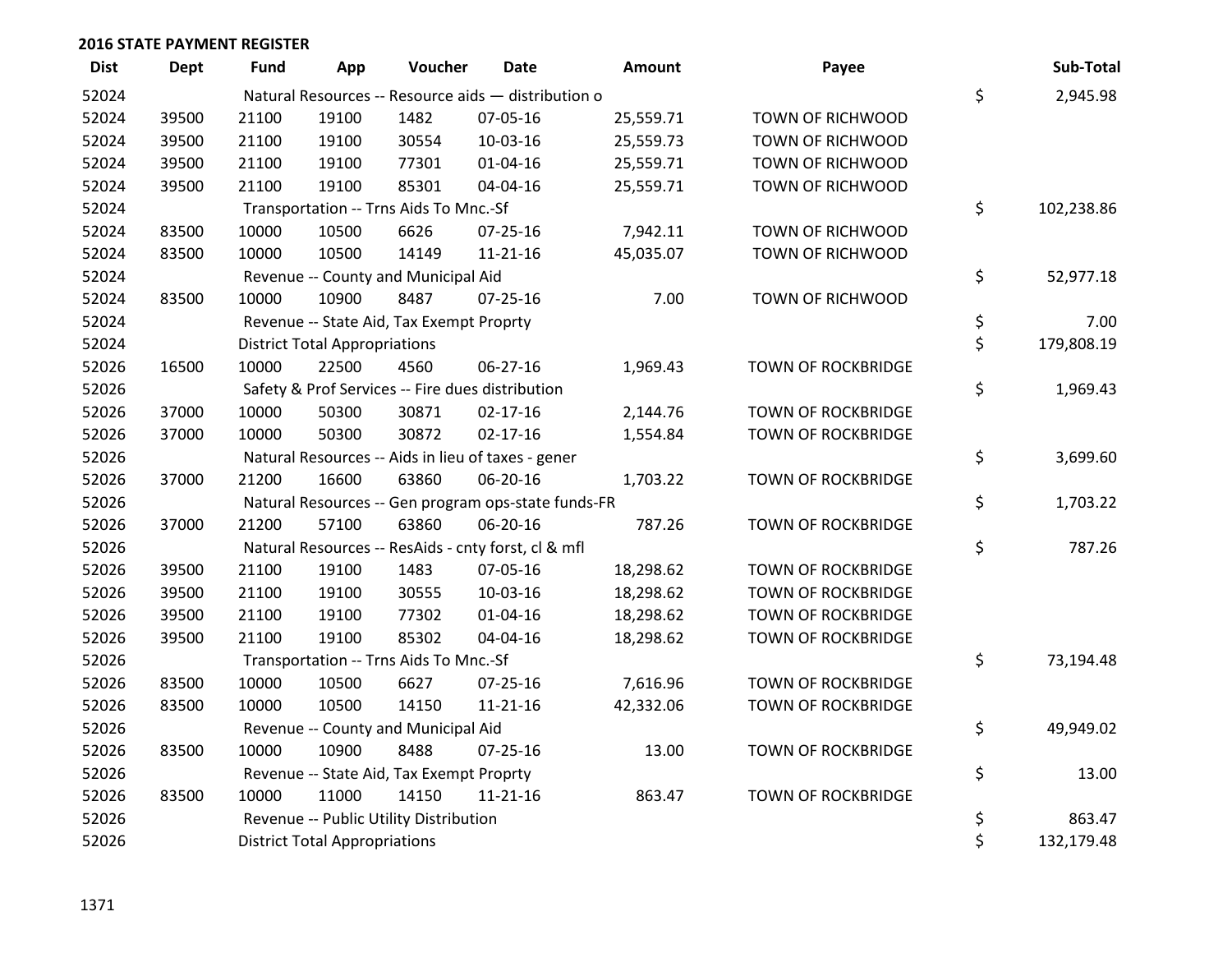| <b>Dist</b> | Dept  | <b>Fund</b> | App                                  | Voucher                                             | <b>Date</b>    | <b>Amount</b> | Payee                   | Sub-Total        |
|-------------|-------|-------------|--------------------------------------|-----------------------------------------------------|----------------|---------------|-------------------------|------------------|
| 52028       | 16500 | 10000       | 22500                                | 4561                                                | 06-27-16       | 1,104.92      | TOWN OF SYLVAN          |                  |
| 52028       |       |             |                                      | Safety & Prof Services -- Fire dues distribution    |                |               |                         | \$<br>1,104.92   |
| 52028       | 37000 | 10000       | 50300                                | 30887                                               | $02 - 17 - 16$ | 265.65        | TOWN OF SYLVAN          |                  |
| 52028       | 37000 | 10000       | 50300                                | 46872                                               | $04 - 21 - 16$ | 114.93        | TOWN OF SYLVAN          |                  |
| 52028       |       |             |                                      | Natural Resources -- Aids in lieu of taxes - gener  |                |               |                         | \$<br>380.58     |
| 52028       | 37000 | 21200       | 16600                                | 63861                                               | 06-20-16       | 1,798.97      | TOWN OF SYLVAN          |                  |
| 52028       |       |             |                                      | Natural Resources -- Gen program ops-state funds-FR |                |               |                         | \$<br>1,798.97   |
| 52028       | 37000 | 21200       | 57100                                | 63861                                               | 06-20-16       | 847.37        | TOWN OF SYLVAN          |                  |
| 52028       |       |             |                                      | Natural Resources -- ResAids - cnty forst, cl & mfl |                |               |                         | \$<br>847.37     |
| 52028       | 37000 | 21200       | 58900                                | 102589                                              | 11-18-16       | 917.95        | TOWN OF SYLVAN          |                  |
| 52028       |       |             |                                      | Natural Resources -- Resource aids - distribution o |                |               |                         | \$<br>917.95     |
| 52028       | 39500 | 21100       | 19100                                | 1484                                                | 07-05-16       | 23,517.36     | TOWN OF SYLVAN          |                  |
| 52028       | 39500 | 21100       | 19100                                | 30556                                               | 10-03-16       | 23,517.36     | TOWN OF SYLVAN          |                  |
| 52028       | 39500 | 21100       | 19100                                | 77303                                               | $01 - 04 - 16$ | 23,517.36     | TOWN OF SYLVAN          |                  |
| 52028       | 39500 | 21100       | 19100                                | 85303                                               | 04-04-16       | 23,517.36     | TOWN OF SYLVAN          |                  |
| 52028       |       |             |                                      | Transportation -- Trns Aids To Mnc.-Sf              |                |               |                         | \$<br>94,069.44  |
| 52028       | 83500 | 10000       | 10500                                | 6628                                                | 07-25-16       | 5,588.91      | TOWN OF SYLVAN          |                  |
| 52028       | 83500 | 10000       | 10500                                | 14151                                               | 11-21-16       | 31,670.49     | TOWN OF SYLVAN          |                  |
| 52028       |       |             |                                      | Revenue -- County and Municipal Aid                 |                |               |                         | \$<br>37,259.40  |
| 52028       | 83500 | 10000       | 10900                                | 8489                                                | $07 - 25 - 16$ | 6.00          | TOWN OF SYLVAN          |                  |
| 52028       |       |             |                                      | Revenue -- State Aid, Tax Exempt Proprty            |                |               |                         | \$<br>6.00       |
| 52028       |       |             | <b>District Total Appropriations</b> |                                                     |                |               |                         | \$<br>136,384.63 |
| 52030       | 16500 | 10000       | 22500                                | 4562                                                | 06-27-16       | 1,127.99      | TOWN OF WESTFORD        |                  |
| 52030       |       |             |                                      | Safety & Prof Services -- Fire dues distribution    |                |               |                         | \$<br>1,127.99   |
| 52030       | 37000 | 21200       | 16600                                | 63862                                               | 06-20-16       | 1,403.43      | TOWN OF WESTFORD        |                  |
| 52030       |       |             |                                      | Natural Resources -- Gen program ops-state funds-FR |                |               |                         | \$<br>1,403.43   |
| 52030       | 37000 | 21200       | 57100                                | 63862                                               | 06-20-16       | 645.44        | TOWN OF WESTFORD        |                  |
| 52030       |       |             |                                      | Natural Resources -- ResAids - cnty forst, cl & mfl |                |               |                         | \$<br>645.44     |
| 52030       | 39500 | 21100       | 19100                                | 1485                                                | 07-05-16       | 21,673.18     | TOWN OF WESTFORD        |                  |
| 52030       | 39500 | 21100       | 19100                                | 30557                                               | 10-03-16       | 21,673.20     | TOWN OF WESTFORD        |                  |
| 52030       | 39500 | 21100       | 19100                                | 77304                                               | $01 - 04 - 16$ | 21,673.18     | TOWN OF WESTFORD        |                  |
| 52030       | 39500 | 21100       | 19100                                | 85304                                               | 04-04-16       | 21,673.18     | TOWN OF WESTFORD        |                  |
| 52030       |       |             |                                      | Transportation -- Trns Aids To Mnc.-Sf              |                |               |                         | \$<br>86,692.74  |
| 52030       | 83500 | 10000       | 10500                                | 6629                                                | 07-25-16       | 6,403.28      | <b>TOWN OF WESTFORD</b> |                  |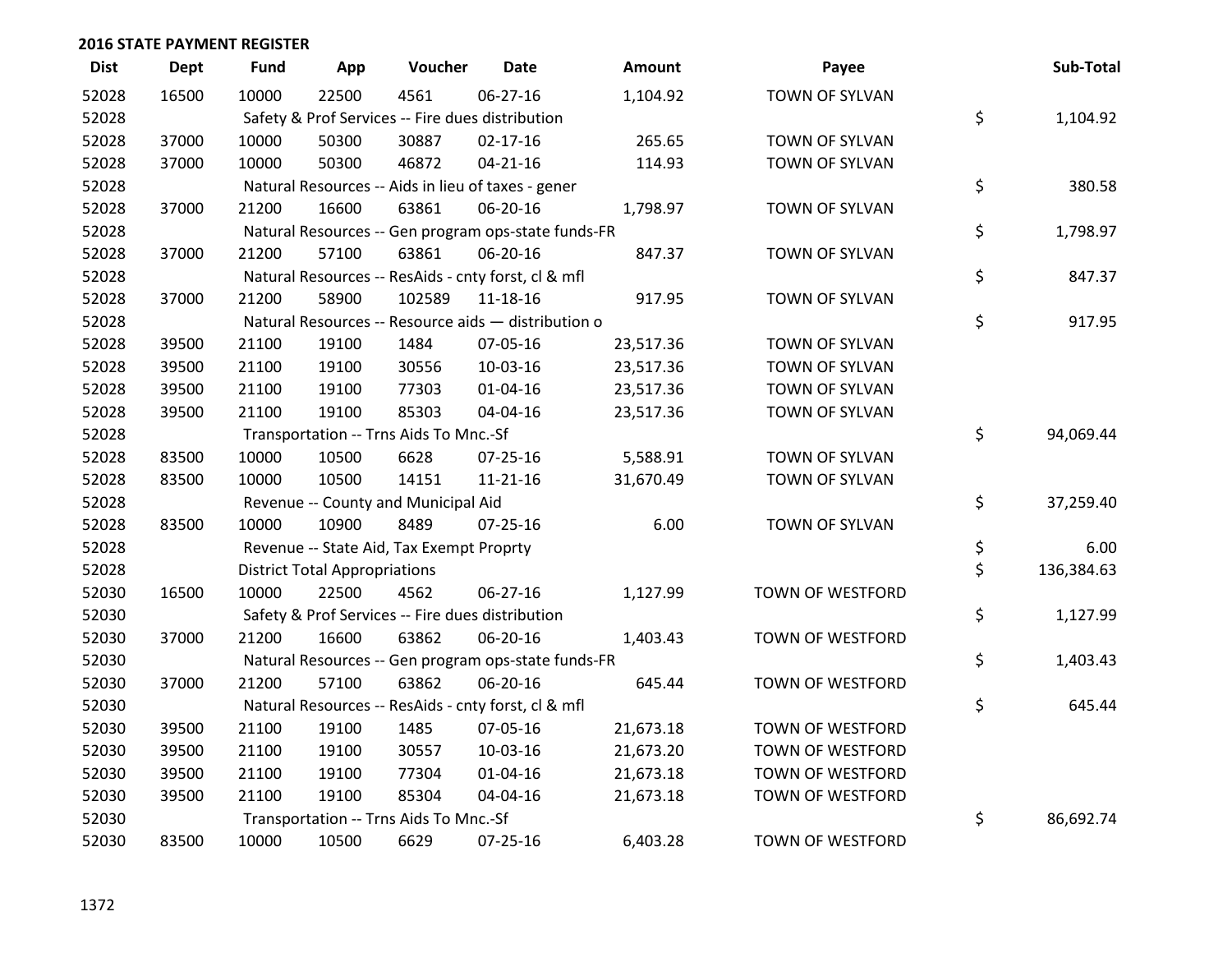| <b>Dist</b> | <b>Dept</b> | <b>Fund</b> | App                                  | Voucher                                             | <b>Date</b>    | <b>Amount</b> | Payee                   | Sub-Total        |
|-------------|-------------|-------------|--------------------------------------|-----------------------------------------------------|----------------|---------------|-------------------------|------------------|
| 52030       | 83500       | 10000       | 10500                                | 14152                                               | $11 - 21 - 16$ | 36,173.82     | <b>TOWN OF WESTFORD</b> |                  |
| 52030       |             |             |                                      | Revenue -- County and Municipal Aid                 |                |               |                         | \$<br>42,577.10  |
| 52030       | 83500       | 10000       | 10900                                | 8490                                                | $07 - 25 - 16$ | 4.00          | TOWN OF WESTFORD        |                  |
| 52030       |             |             |                                      | Revenue -- State Aid, Tax Exempt Proprty            |                |               |                         | \$<br>4.00       |
| 52030       | 83500       | 10000       | 11000                                | 14152                                               | 11-21-16       | 115.86        | TOWN OF WESTFORD        |                  |
| 52030       |             |             |                                      | Revenue -- Public Utility Distribution              |                |               |                         | \$<br>115.86     |
| 52030       |             |             | <b>District Total Appropriations</b> |                                                     |                |               |                         | \$<br>132,566.56 |
| 52032       | 16500       | 10000       | 22500                                | 4563                                                | 06-27-16       | 1,183.66      | TOWN OF WILLOW          |                  |
| 52032       |             |             |                                      | Safety & Prof Services -- Fire dues distribution    |                |               |                         | \$<br>1,183.66   |
| 52032       | 37000       | 10000       | 50300                                | 30488                                               | $02 - 17 - 16$ | 4,062.65      | TOWN OF WILLOW          |                  |
| 52032       | 37000       | 10000       | 50300                                | 45400                                               | $04 - 21 - 16$ | 180.46        | TOWN OF WILLOW          |                  |
| 52032       |             |             |                                      | Natural Resources -- Aids in lieu of taxes - gener  |                |               |                         | \$<br>4,243.11   |
| 52032       | 37000       | 21200       | 16600                                | 63863                                               | 06-20-16       | 1,780.55      | TOWN OF WILLOW          |                  |
| 52032       |             |             |                                      | Natural Resources -- Gen program ops-state funds-FR |                |               |                         | \$<br>1,780.55   |
| 52032       | 37000       | 21200       | 57100                                | 63863                                               | 06-20-16       | 819.00        | TOWN OF WILLOW          |                  |
| 52032       |             |             |                                      | Natural Resources -- ResAids - cnty forst, cl & mfl |                |               |                         | \$<br>819.00     |
| 52032       | 37000       | 21200       | 58900                                | 102590                                              | 11-18-16       | 4,073.12      | TOWN OF WILLOW          |                  |
| 52032       |             |             |                                      | Natural Resources -- Resource aids - distribution o |                |               |                         | \$<br>4,073.12   |
| 52032       | 39500       | 21100       | 19100                                | 1486                                                | 07-05-16       | 23,941.24     | TOWN OF WILLOW          |                  |
| 52032       | 39500       | 21100       | 19100                                | 30558                                               | 10-03-16       | 23,941.26     | TOWN OF WILLOW          |                  |
| 52032       | 39500       | 21100       | 19100                                | 77305                                               | 01-04-16       | 23,941.24     | TOWN OF WILLOW          |                  |
| 52032       | 39500       | 21100       | 19100                                | 85305                                               | 04-04-16       | 23,941.24     | TOWN OF WILLOW          |                  |
| 52032       |             |             |                                      | Transportation -- Trns Aids To Mnc.-Sf              |                |               |                         | \$<br>95,764.98  |
| 52032       | 83500       | 10000       | 10500                                | 6630                                                | $07 - 25 - 16$ | 5,987.56      | TOWN OF WILLOW          |                  |
| 52032       | 83500       | 10000       | 10500                                | 14153                                               | $11 - 21 - 16$ | 33,929.49     | TOWN OF WILLOW          |                  |
| 52032       |             |             |                                      | Revenue -- County and Municipal Aid                 |                |               |                         | \$<br>39,917.05  |
| 52032       | 83500       | 10000       | 10900                                | 8491                                                | $07 - 25 - 16$ | 2.00          | TOWN OF WILLOW          |                  |
| 52032       |             |             |                                      | Revenue -- State Aid, Tax Exempt Proprty            |                |               |                         | \$<br>2.00       |
| 52032       |             |             | <b>District Total Appropriations</b> |                                                     |                |               |                         | \$<br>147,783.47 |
| 52106       | 16500       | 10000       | 22500                                | 4564                                                | 06-27-16       | 192.39        | <b>BOAZ, VILLAGE OF</b> |                  |
| 52106       |             |             |                                      | Safety & Prof Services -- Fire dues distribution    |                |               |                         | \$<br>192.39     |
| 52106       | 39500       | 21100       | 19100                                | 1487                                                | 07-05-16       | 1,211.10      | BOAZ, VILLAGE OF        |                  |
| 52106       | 39500       | 21100       | 19100                                | 30559                                               | 10-03-16       | 1,211.10      | <b>BOAZ, VILLAGE OF</b> |                  |
| 52106       | 39500       | 21100       | 19100                                | 77306                                               | 01-04-16       | 1,211.10      | <b>VILLAGE OF BOAZ</b>  |                  |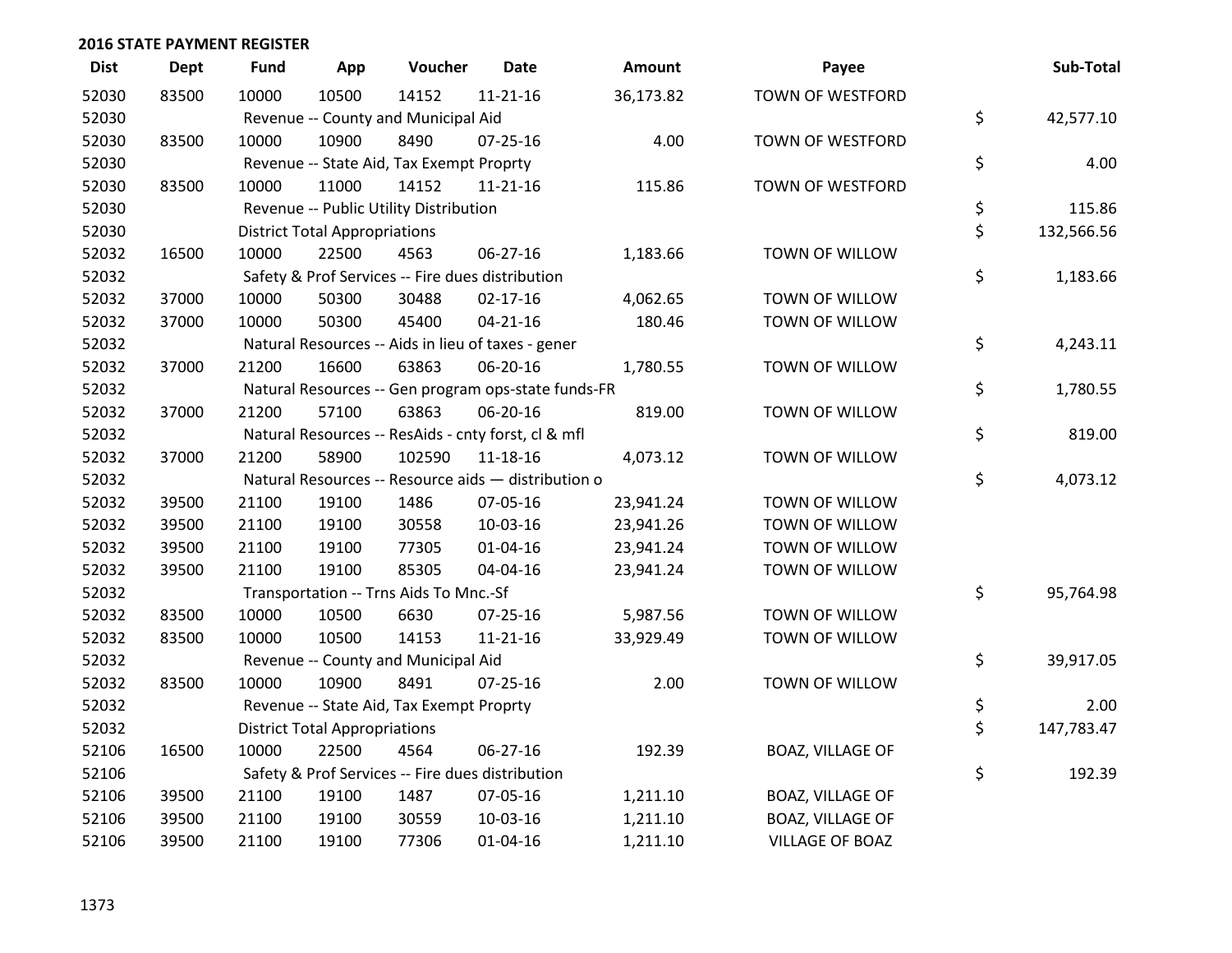| <b>Dist</b> | <b>Dept</b> | <b>Fund</b> | App                                  | Voucher                                  | <b>Date</b>                                         | <b>Amount</b> | Payee                       | Sub-Total       |
|-------------|-------------|-------------|--------------------------------------|------------------------------------------|-----------------------------------------------------|---------------|-----------------------------|-----------------|
| 52106       | 39500       | 21100       | 19100                                | 85306                                    | 04-04-16                                            | 1,211.10      | <b>VILLAGE OF BOAZ</b>      |                 |
| 52106       |             |             |                                      | Transportation -- Trns Aids To Mnc.-Sf   |                                                     |               |                             | \$<br>4,844.40  |
| 52106       | 83500       | 10000       | 10500                                | 6631                                     | 07-25-16                                            | 8,558.93      | <b>BOAZ, VILLAGE OF</b>     |                 |
| 52106       | 83500       | 10000       | 10500                                | 14154                                    | $11 - 21 - 16$                                      | 48,500.60     | <b>BOAZ, VILLAGE OF</b>     |                 |
| 52106       |             |             |                                      | Revenue -- County and Municipal Aid      |                                                     |               |                             | \$<br>57,059.53 |
| 52106       | 83500       | 10000       | 10900                                | 8492                                     | $07 - 25 - 16$                                      | 2.00          | <b>BOAZ, VILLAGE OF</b>     |                 |
| 52106       |             |             |                                      | Revenue -- State Aid, Tax Exempt Proprty |                                                     |               |                             | \$<br>2.00      |
| 52106       |             |             | <b>District Total Appropriations</b> |                                          |                                                     |               |                             | \$<br>62,098.32 |
| 52111       | 16500       | 10000       | 22500                                | 4565                                     | 06-27-16                                            | 578.94        | VILLAGE OF CAZENOVIA        |                 |
| 52111       |             |             |                                      |                                          | Safety & Prof Services -- Fire dues distribution    |               |                             | \$<br>578.94    |
| 52111       | 37000       | 27400       | 67000                                | 55896                                    | 05-27-16                                            | 1,664.05      | VILLAGE OF CAZENOVIA        |                 |
| 52111       |             |             |                                      |                                          | Natural Resources -- Fin asst for responsible units |               |                             | \$<br>1,664.05  |
| 52111       | 39500       | 21100       | 19100                                | 1488                                     | 07-05-16                                            | 3,016.00      | VILLAGE OF CAZENOVIA        |                 |
| 52111       | 39500       | 21100       | 19100                                | 30560                                    | 10-03-16                                            | 3,016.02      | VILLAGE OF CAZENOVIA        |                 |
| 52111       | 39500       | 21100       | 19100                                | 77307                                    | $01 - 04 - 16$                                      | 3,016.00      | VILLAGE OF CAZENOVIA        |                 |
| 52111       | 39500       | 21100       | 19100                                | 85307                                    | 04-04-16                                            | 3,016.00      | VILLAGE OF CAZENOVIA        |                 |
| 52111       |             |             |                                      | Transportation -- Trns Aids To Mnc.-Sf   |                                                     |               |                             | \$<br>12,064.02 |
| 52111       | 83500       | 10000       | 10500                                | 6632                                     | 07-25-16                                            | 12,196.18     | VILLAGE OF CAZENOVIA        |                 |
| 52111       | 83500       | 10000       | 10500                                | 14155                                    | $11 - 21 - 16$                                      | 69,111.68     | VILLAGE OF CAZENOVIA        |                 |
| 52111       |             |             |                                      | Revenue -- County and Municipal Aid      |                                                     |               |                             | \$<br>81,307.86 |
| 52111       | 83500       | 10000       | 10900                                | 8493                                     | $07 - 25 - 16$                                      | 313.00        | VILLAGE OF CAZENOVIA        |                 |
| 52111       |             |             |                                      | Revenue -- State Aid, Tax Exempt Proprty |                                                     |               |                             | \$<br>313.00    |
| 52111       |             |             | <b>District Total Appropriations</b> |                                          |                                                     |               |                             | \$<br>95,927.87 |
| 52146       | 16500       | 10000       | 22500                                | 4566                                     | 06-27-16                                            | 1,452.58      | VILLAGE OF LONE ROCK        |                 |
| 52146       |             |             |                                      |                                          | Safety & Prof Services -- Fire dues distribution    |               |                             | \$<br>1,452.58  |
| 52146       | 37000       | 10000       | 50300                                | 46869                                    | $04 - 21 - 16$                                      | 13.75         | VILLAGE OF LONE ROCK        |                 |
| 52146       |             |             |                                      |                                          | Natural Resources -- Aids in lieu of taxes - gener  |               |                             | \$<br>13.75     |
| 52146       | 37000       | 21200       | 57100                                | 63864                                    | 06-20-16                                            | 8.00          | VILLAGE OF LONE ROCK        |                 |
| 52146       |             |             |                                      |                                          | Natural Resources -- ResAids - cnty forst, cl & mfl |               |                             | \$<br>8.00      |
| 52146       | 39500       | 21100       | 19100                                | 1489                                     | 07-05-16                                            | 5,763.73      | <b>VILLAGE OF LONE ROCK</b> |                 |
| 52146       | 39500       | 21100       | 19100                                | 30561                                    | 10-03-16                                            | 5,763.75      | VILLAGE OF LONE ROCK        |                 |
| 52146       | 39500       | 21100       | 19100                                | 77308                                    | $01 - 04 - 16$                                      | 5,763.73      | VILLAGE OF LONE ROCK        |                 |
| 52146       | 39500       | 21100       | 19100                                | 85308                                    | 04-04-16                                            | 5,763.73      | VILLAGE OF LONE ROCK        |                 |
| 52146       |             |             |                                      | Transportation -- Trns Aids To Mnc.-Sf   |                                                     |               |                             | \$<br>23,054.94 |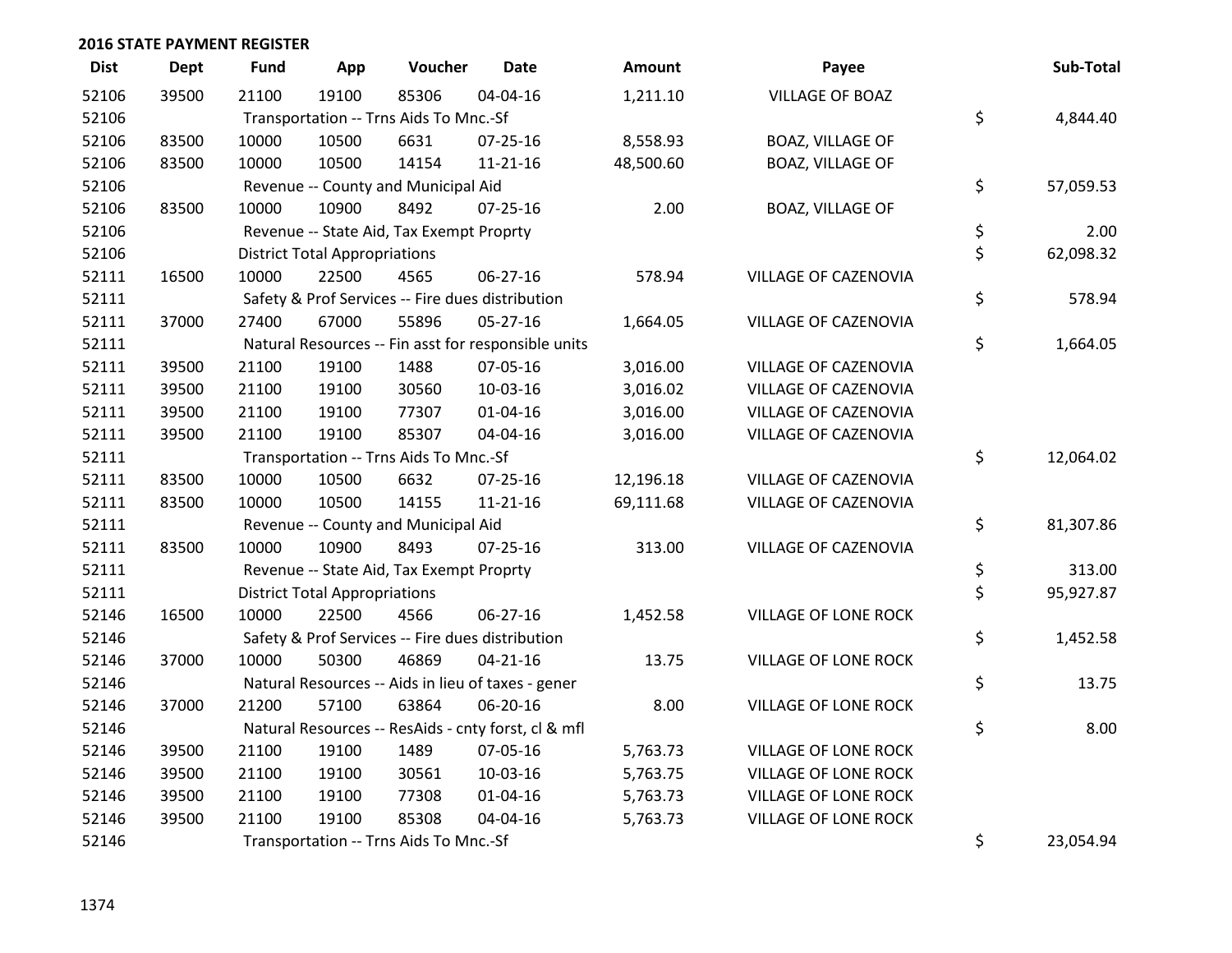| <b>Dist</b> | <b>Dept</b> | <b>Fund</b> | App                                  | Voucher                                           | <b>Date</b>    | Amount     | Payee                       | Sub-Total        |
|-------------|-------------|-------------|--------------------------------------|---------------------------------------------------|----------------|------------|-----------------------------|------------------|
| 52146       | 43500       | 10000       | 11900                                | 72343                                             | 09-02-16       | 5,030.36   | <b>VILLAGE OF LONE ROCK</b> |                  |
| 52146       |             |             |                                      | Health Services -- Emergency medical services, ai |                |            |                             | \$<br>5,030.36   |
| 52146       | 83500       | 10000       | 10500                                | 6633                                              | $07 - 25 - 16$ | 20,534.37  | <b>VILLAGE OF LONE ROCK</b> |                  |
| 52146       | 83500       | 10000       | 10500                                | 14156                                             | $11 - 21 - 16$ | 111,784.25 | <b>VILLAGE OF LONE ROCK</b> |                  |
| 52146       |             |             |                                      | Revenue -- County and Municipal Aid               |                |            |                             | \$<br>132,318.62 |
| 52146       | 83500       | 10000       | 10900                                | 8494                                              | 07-25-16       | 106.00     | VILLAGE OF LONE ROCK        |                  |
| 52146       |             |             |                                      | Revenue -- State Aid, Tax Exempt Proprty          |                |            |                             | \$<br>106.00     |
| 52146       | 83500       | 52100       | 36300                                | 3256                                              | 03-29-16       | 3,784.32   | <b>VILLAGE OF LONE ROCK</b> |                  |
| 52146       |             |             |                                      | Revenue -- Lottery & Gaming Credit                |                |            |                             | \$<br>3,784.32   |
| 52146       |             |             | <b>District Total Appropriations</b> |                                                   |                |            |                             | \$<br>165,768.57 |
| 52186       | 16500       | 10000       | 22500                                | 4567                                              | 06-27-16       | 943.46     | <b>VILLAGE OF VIOLA</b>     |                  |
| 52186       |             |             |                                      | Safety & Prof Services -- Fire dues distribution  |                |            |                             | \$<br>943.46     |
| 52186       | 39500       | 21100       | 18500                                | 59417                                             | 12-13-16       | 675.84     | <b>VILLAGE OF VIOLA</b>     |                  |
| 52186       | 39500       | 21100       | 18500                                | 59418                                             | 12-13-16       | 675.84     | <b>VILLAGE OF VIOLA</b>     |                  |
| 52186       | 39500       | 21100       | 18500                                | 59419                                             | 12-13-16       | 675.84     | <b>VILLAGE OF VIOLA</b>     |                  |
| 52186       | 39500       | 21100       | 18500                                | 59420                                             | 12-13-16       | 375.56     | <b>VILLAGE OF VIOLA</b>     |                  |
| 52186       | 39500       | 21100       | 18500                                | 63842                                             | 12-22-16       | 675.84     | VILLAGE OF VIOLA            |                  |
| 52186       | 39500       | 21100       | 18500                                | 63843                                             | 12-22-16       | 633.60     | <b>VILLAGE OF VIOLA</b>     |                  |
| 52186       |             |             |                                      | Transportation -- Hwy Sfty Loc Aid Ffd            |                |            |                             | \$<br>3,712.52   |
| 52186       | 39500       | 21100       | 19100                                | 1490                                              | 07-05-16       | 8,044.02   | VILLAGE OF VIOLA            |                  |
| 52186       | 39500       | 21100       | 19100                                | 30562                                             | 10-03-16       | 8,044.03   | <b>VILLAGE OF VIOLA</b>     |                  |
| 52186       | 39500       | 21100       | 19100                                | 77309                                             | $01 - 04 - 16$ | 8,044.02   | VILLAGE OF VIOLA            |                  |
| 52186       | 39500       | 21100       | 19100                                | 85309                                             | 04-04-16       | 8,044.02   | VILLAGE OF VIOLA            |                  |
| 52186       |             |             |                                      | Transportation -- Trns Aids To Mnc.-Sf            |                |            |                             | \$<br>32,176.09  |
| 52186       | 50500       | 10000       | 74300                                | 21250                                             | 06-14-16       | 106,300.00 | <b>VILLAGE OF VIOLA</b>     |                  |
| 52186       | 50500       | 10000       | 74300                                | 21838                                             | 06-14-16       | 34,728.00  | <b>VILLAGE OF VIOLA</b>     |                  |
| 52186       | 50500       | 10000       | 74300                                | 23889                                             | $07-12-16$     | 55,767.00  | <b>VILLAGE OF VIOLA</b>     |                  |
| 52186       | 50500       | 10000       | 74300                                | 26437                                             | 08-10-16       | 48,656.00  | <b>VILLAGE OF VIOLA</b>     |                  |
| 52186       | 50500       | 10000       | 74300                                | 28716                                             | 09-14-16       | 66,000.00  | <b>VILLAGE OF VIOLA</b>     |                  |
| 52186       | 50500       | 10000       | 74300                                | 30915                                             | 10-13-16       | 105,000.00 | <b>VILLAGE OF VIOLA</b>     |                  |
| 52186       | 50500       | 10000       | 74300                                | 34143                                             | 11-09-16       | 50,000.00  | <b>VILLAGE OF VIOLA</b>     |                  |
| 52186       | 50500       | 10000       | 74300                                | 35801                                             | 12-05-16       | 25,000.00  | <b>VILLAGE OF VIOLA</b>     |                  |
| 52186       | 50500       | 10000       | 74300                                | 38001                                             | 12-27-16       | 8,549.00   | <b>VILLAGE OF VIOLA</b>     |                  |
| 52186       |             |             |                                      | Administration -- Federal aid, local assistance   |                |            |                             | \$<br>500,000.00 |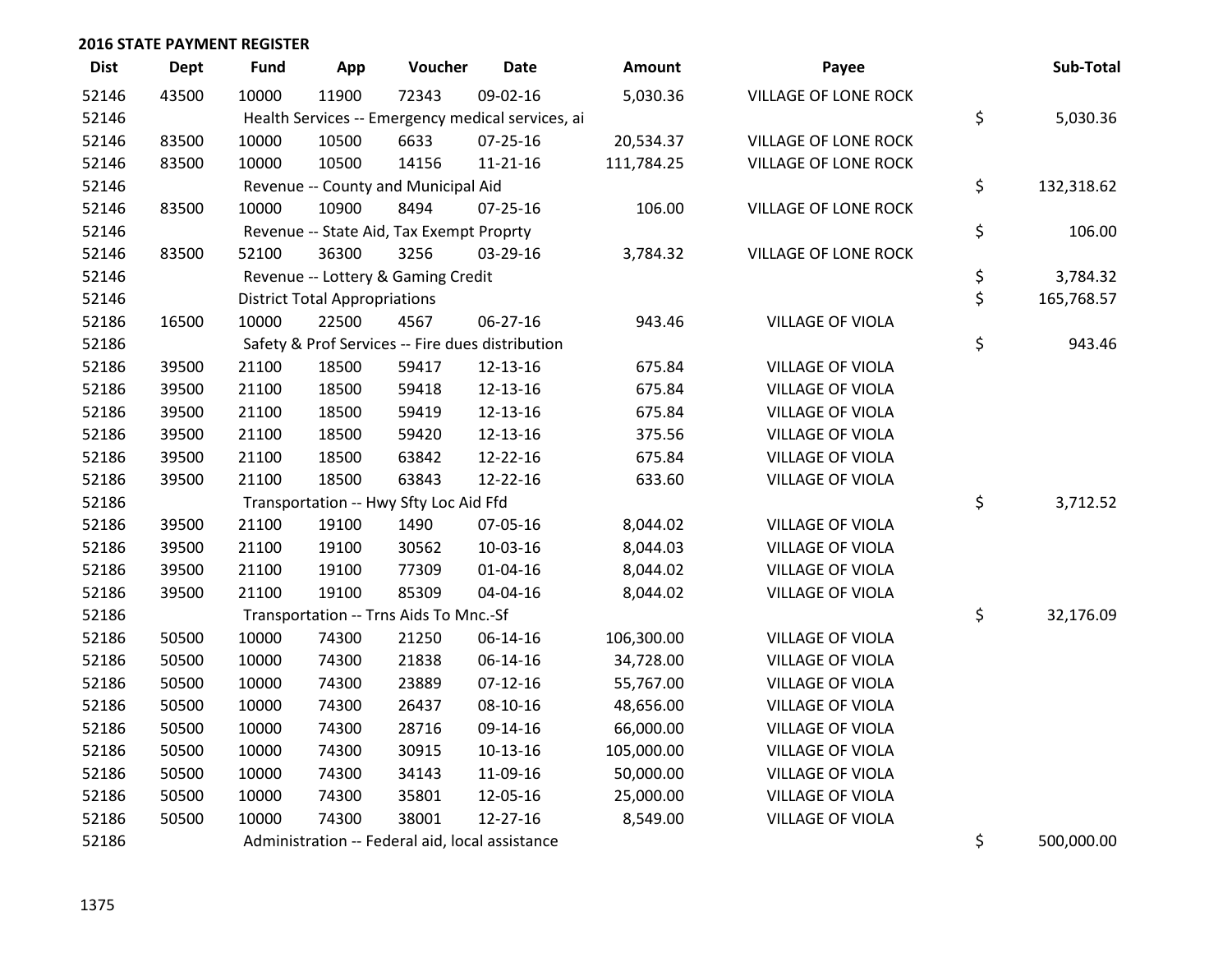| <b>Dist</b> | <b>Dept</b> | <b>Fund</b> | App                                  | Voucher                                  | <b>Date</b>                                      | Amount     | Payee                          | Sub-Total        |
|-------------|-------------|-------------|--------------------------------------|------------------------------------------|--------------------------------------------------|------------|--------------------------------|------------------|
| 52186       | 83500       | 10000       | 10500                                | 6634                                     | $07 - 25 - 16$                                   | 42,351.56  | <b>VILLAGE OF VIOLA</b>        |                  |
| 52186       | 83500       | 10000       | 10500                                | 14157                                    | $11 - 21 - 16$                                   | 237,345.14 | <b>VILLAGE OF VIOLA</b>        |                  |
| 52186       |             |             |                                      | Revenue -- County and Municipal Aid      |                                                  |            |                                | \$<br>279,696.70 |
| 52186       | 83500       | 10000       | 10900                                | 8495                                     | $07 - 25 - 16$                                   | 30.00      | <b>VILLAGE OF VIOLA</b>        |                  |
| 52186       | 83500       | 10000       | 10900                                | 9813                                     | $07 - 25 - 16$                                   | 7.00       | <b>VILLAGE OF VIOLA</b>        |                  |
| 52186       |             |             |                                      | Revenue -- State Aid, Tax Exempt Proprty |                                                  |            |                                | \$<br>37.00      |
| 52186       | 83500       | 10000       | 11000                                | 14157                                    | $11 - 21 - 16$                                   | 276.90     | <b>VILLAGE OF VIOLA</b>        |                  |
| 52186       |             |             |                                      | Revenue -- Public Utility Distribution   |                                                  |            |                                | \$<br>276.90     |
| 52186       |             |             | <b>District Total Appropriations</b> |                                          |                                                  |            |                                | \$<br>816,842.67 |
| 52196       | 16500       | 10000       | 22500                                | 4568                                     | $06 - 27 - 16$                                   | 141.44     | <b>VILLAGE OF YUBA</b>         |                  |
| 52196       |             |             |                                      |                                          | Safety & Prof Services -- Fire dues distribution |            |                                | \$<br>141.44     |
| 52196       | 39500       | 21100       | 19100                                | 1491                                     | 07-05-16                                         | 567.01     | <b>VILLAGE OF YUBA</b>         |                  |
| 52196       | 39500       | 21100       | 19100                                | 30563                                    | 10-03-16                                         | 567.03     | <b>VILLAGE OF YUBA</b>         |                  |
| 52196       | 39500       | 21100       | 19100                                | 77310                                    | $01 - 04 - 16$                                   | 567.01     | <b>VILLAGE OF YUBA</b>         |                  |
| 52196       | 39500       | 21100       | 19100                                | 85310                                    | 04-04-16                                         | 567.01     | <b>VILLAGE OF YUBA</b>         |                  |
| 52196       |             |             |                                      | Transportation -- Trns Aids To Mnc.-Sf   |                                                  |            |                                | \$<br>2,268.06   |
| 52196       | 83500       | 10000       | 10500                                | 6635                                     | $07 - 25 - 16$                                   | 1,415.69   | <b>VILLAGE OF YUBA</b>         |                  |
| 52196       | 83500       | 10000       | 10500                                | 14158                                    | $11 - 21 - 16$                                   | 8,022.24   | <b>VILLAGE OF YUBA</b>         |                  |
| 52196       |             |             |                                      | Revenue -- County and Municipal Aid      |                                                  |            |                                | \$<br>9,437.93   |
| 52196       |             |             | <b>District Total Appropriations</b> |                                          |                                                  |            |                                | \$<br>11,847.43  |
| 52276       | 16500       | 10000       | 22500                                | 4569                                     | $06 - 27 - 16$                                   | 11,651.21  | <b>CITY OF RICHLAND CENTER</b> |                  |
| 52276       |             |             |                                      |                                          | Safety & Prof Services -- Fire dues distribution |            |                                | \$<br>11,651.21  |
| 52276       | 39500       | 21100       | 16200                                | 2116                                     | 07-05-16                                         | 11,448.02  | <b>CITY OF RICHLAND CENTER</b> |                  |
| 52276       | 39500       | 21100       | 16200                                | 29218                                    | 10-03-16                                         | 11,448.02  | CITY OF RICHLAND CENTER        |                  |
| 52276       |             |             |                                      | Transportation -- Conn Hwy Aids St Fds   |                                                  |            |                                | \$<br>22,896.04  |
| 52276       | 39500       | 21100       | 17700                                | 6398                                     | 07-29-16                                         | 8,046.00   | <b>CITY OF RICHLAND CENTER</b> |                  |
| 52276       | 39500       | 21100       | 17700                                | 32954                                    | 10-05-16                                         | 8,046.00   | <b>CITY OF RICHLAND CENTER</b> |                  |
| 52276       | 39500       | 21100       | 17700                                | 69124                                    | 12-29-16                                         | 4,828.00   | <b>CITY OF RICHLAND CENTER</b> |                  |
| 52276       |             |             |                                      | Transportation -- Tc, Trns Oper Aid Sf   |                                                  |            |                                | \$<br>20,920.00  |
| 52276       | 39500       | 21100       | 18200                                | 32910                                    | 09-30-16                                         | 26,064.00  | <b>CITY OF RICHLAND CENTER</b> |                  |
| 52276       | 39500       | 21100       | 18200                                | 57903                                    | 12-05-16                                         | 21,632.00  | <b>CITY OF RICHLAND CENTER</b> |                  |
| 52276       |             |             |                                      | Transportation -- Trnst/Trns-Rel Aid F   |                                                  |            |                                | \$<br>47,696.00  |
| 52276       | 39500       | 21100       | 19100                                | 1492                                     | 07-05-16                                         | 60,984.42  | <b>CITY OF RICHLAND CENTER</b> |                  |
| 52276       | 39500       | 21100       | 19100                                | 30564                                    | 10-03-16                                         | 60,984.42  | <b>CITY OF RICHLAND CENTER</b> |                  |